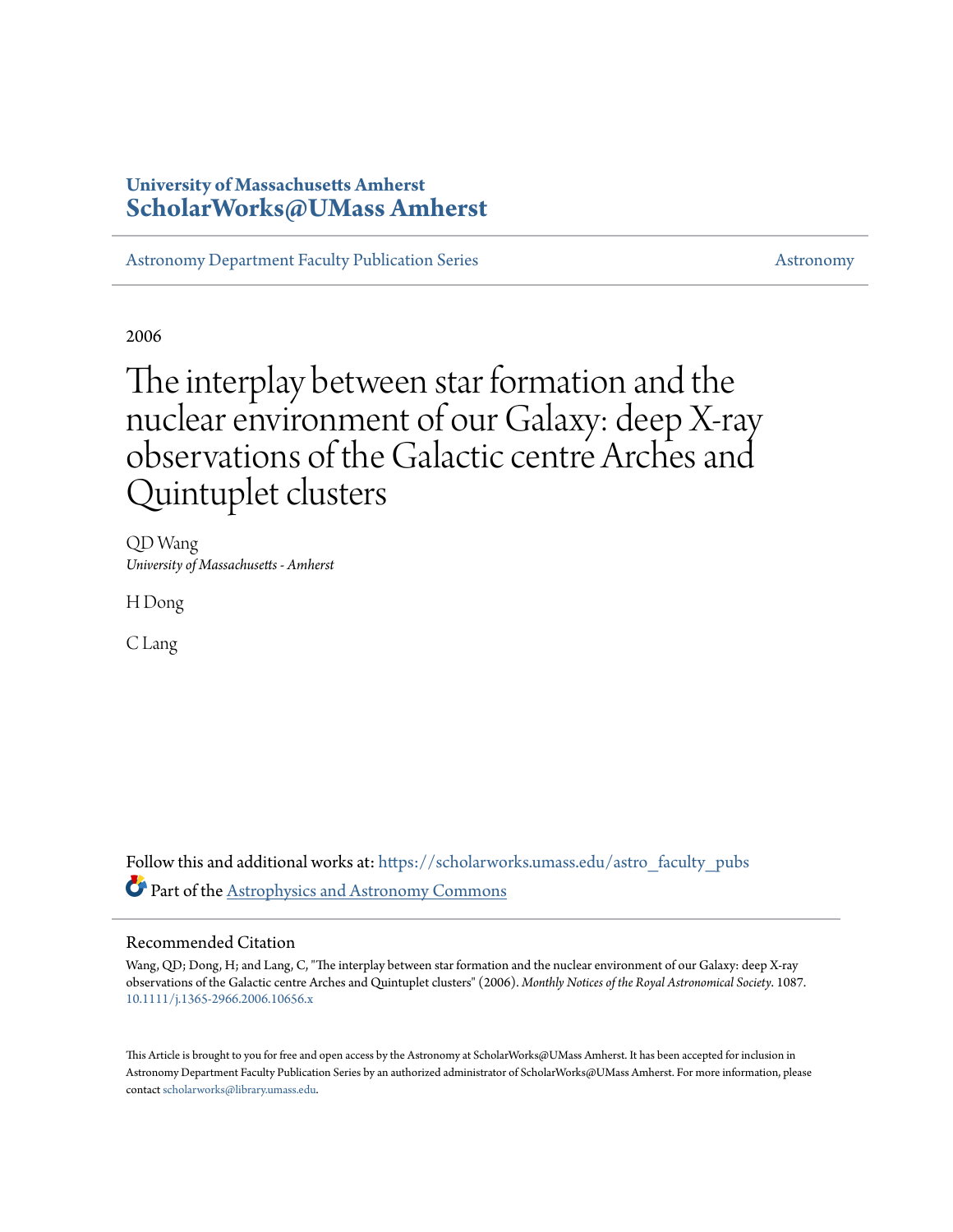# The Interplay between Star Formation and the Nuclear Environment of our Galaxy: Deep X-ray Observations of the Galactic Center Arches and Quintuplet Clusters

Q. Daniel Wang<sup>1</sup>, Hui Dong<sup>1</sup>, & Cornelia Lang<sup>2</sup>

# ABSTRACT

The Galactic center (GC) provides a unique laboratory for a detailed examination of the interplay between massive star formation and the nuclear environment of our Galaxy. Here, we present an 100 ks Chandra ACIS observation of the Arches and Quintuplet star clusters. We also report on a complementary mapping of the dense molecular gas near the Arches cluster made with the Owens Valley Millimeter Array. We present a catalog of 244 point-like X-ray sources detected in the observation. Their number-flux relation indicates an over-population of relatively bright X-ray sources, which are apparently associated with the clusters. The sources in the core of the Arches and Quintuplet clusters are most likely extreme colliding wind massive star binaries. The diffuse X-ray emission from the core of the Arches cluster has a spectrum showing a 6.7-keV emission line and a surface intensity profile declining steeply with radius, indicating an origin in a cluster wind. In the outer regions near the Arches cluster, the overall diffuse X-ray enhancement demonstrates a bow shock morphology and is prominent in the Fe K $\alpha$  6.4-keV line emission with an equivalent width of  $\sim 1.4$  keV. Much of this enhancement may result from an ongoing collision between the cluster and the adjacent molecular cloud, which have a relative velocity  $\gtrsim$  120 km<sup>-1</sup>. The older and less compact Quintuplet cluster contains much weaker X-ray sources and diffuse emission, probably originating from low-mass stellar objects as well as a cluster wind. However, the overall population of these objects, constrained by the observed total diffuse X-ray luminosities, is substantially smaller than expected for both clusters, if they have normal Miller & Scalo initial mass functions. This deficiency of low-mass objects may be a manifestation of the unique star formation environment of the Galactic center, where high-velocity cloud-cloud and cloud-cluster collisions are frequent.

Subject headings: Galaxy: center, individual (Arches, Quintuplet) — X-rays: ISM — stars: formation, Wolf-Rayet, winds, outflows — ISM: clouds

#### 1. Introduction

Nuclear regions of galaxies are the breeding ground of high energy phenomena and processes, which are manifested observationally by active galactic nuclei (AGNs) and star-bursts. Such activities are believed to be important in both regulating galaxy evolution and generating thermal and chemical feedback into the intergalactic medium. The best site for a detailed study of the activities and their complex interaction with the physically extreme environment in the nuclear regions of galaxies is our own nucleus, only ∼ 8 kpc away. We can observe the Galactic center (GC) with a spatial resolution and sensitivity that are factors  $\geq 300$  and  $\geq 10^5$  better than those available for even nearby nuclear starburst galaxies (e.g., M82 and NGC 253) or AGNs (e.g., M81).

While the super-massive black hole at the dynamic center of the Galaxy is only weakly active at present (Baganoff et al. 2001), much of the cur-

<sup>1</sup>Department of Astronomy, B619E-LGRT, University of Massachusetts, Amherst, MA 01003; wqd@astro.umass.edu, hdong@astro.umass.edu

<sup>2</sup>Department of Physics and Astronomy, University of Iowa, Iowa City, IA 52245; cornelia-lang@uiowa.edu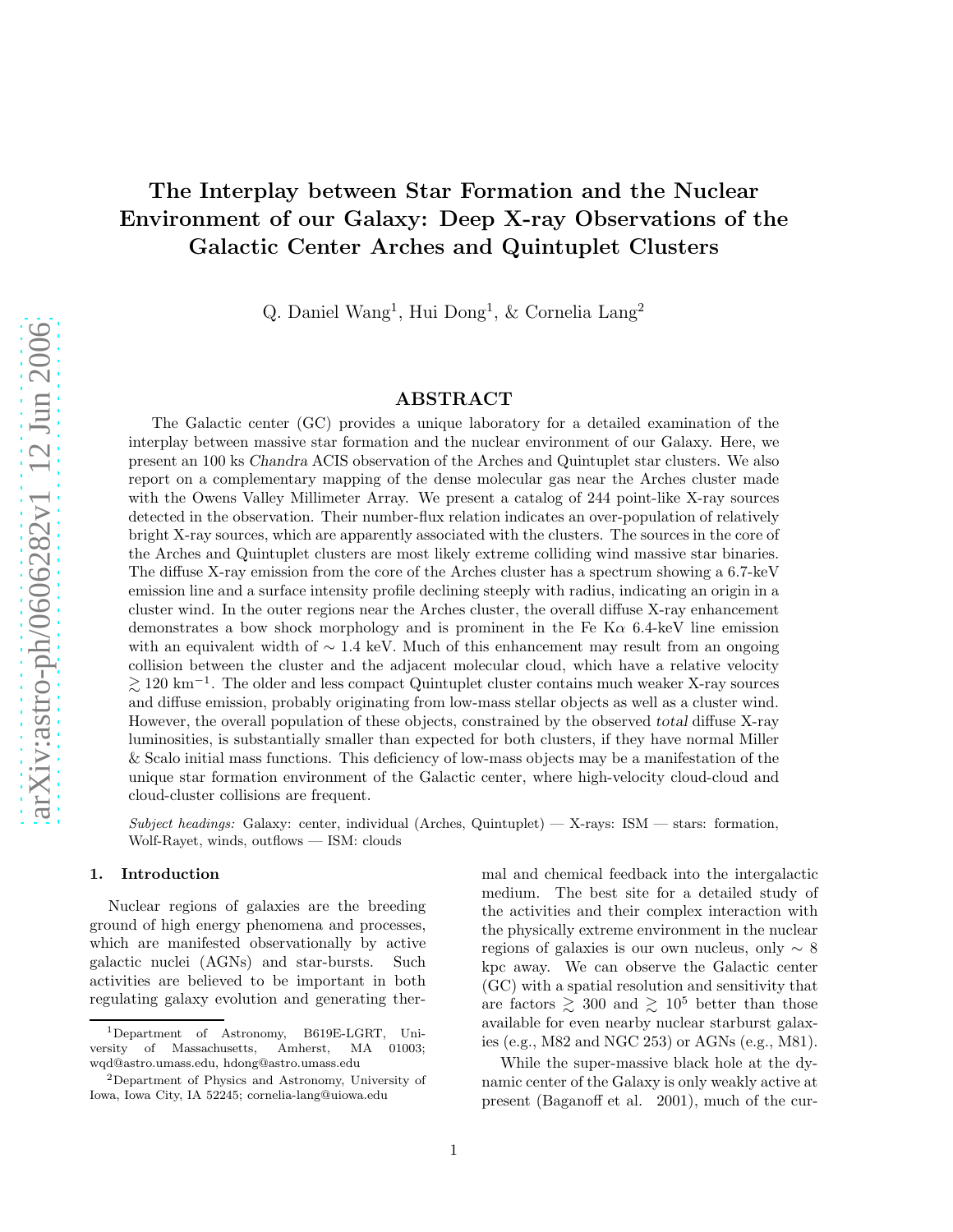rent high-energy activity in the GC is due to the presence of the three young massive stellar clusters in the central 50 pc: Arches (with age equal to  $2 - 3 \times 10^6$  yrs; core or half-mass radius 0.4 pc), Quintuplet  $(3 - 6 \times 10^6 \text{ yrs}; 1.0 \text{ pc})$ , and the Central cluster  $(3 - 7 \times 10^6 \text{ yrs}; 0.5 \text{ pc})$  (Figer et al. 1999, 2002, 2004; Stolte et al. 2002; Genzel et al. 2003). These clusters are responsible for about half of the Lyman continuum flux emitted in the central several  $10^2$  pc of the GC. Massive stars are also expected to release large amounts of mechanical energy into the GC region in form of fast stellar winds and supernovae, although the actual rate is highly uncertain. This mechanical energy input shapes the surrounding ISM. The present work focuses on the Arches and Quintuplet clusters. The GC cluster is less massive and older. Its location in the circum-nuclear region makes its X-ray properties difficult to characterize and will not be dealt with here (however see Nayakshin et al. 2005).

Both the Arches and Quintuplet clusters are known X-ray emitters. Discovered serendipitously at a large off-axis angle  $({\sim 7'})$  in an initial 50 ks Chandra ACIS-I observation (Yusef-Zadeh et al. 2002), the X-ray emission arising from the Arches cluster was resolved into discrete and diffuse components. In a later 12 ks ACIS-I observation during a large-scale GC survey (Wang et al. 2002a), the X-ray core of the cluster was further resolved into two separate components (Wang 2003; Law & Yusef-Zadeh 2004). The apparent diffuse Xray component was speculated to arise from the so-called cluster wind (Raga et al. 2001; Yusef-Zadeh et al. 2002). Because of the high number density of massive stars, their stellar winds collide with each other and can be largely thermalized to form a plasma with an initial temperature of a few times  $10^7$  K. The expanding of this plasma may then be considered as a wind from the entire cluster. However, the quality of the previous observations is not adequate for a quantitative test of this scenario. In particular, the diffuse X-ray spectrum shows a distinct 6.4-keV emission line from neutral or weakly ionized irons. The origin of this line is unknown. The X-ray emission from the Quintuplet cluster is substantially weaker. The detection of a few discrete sources and possible diffuse emission in the region has been reported; but detailed spectral and timing information is not yet available (Wang 2003; Law & Yusef-Zadeh 2004)

To further the study of these two clusters and their relationship to the environment, we have obtained an 100 ks Chandra ACIS-I observation. We have further carried out a complementary imaging study of the molecular gas in the immediate surroundings of the Arches cluster using the six-element Owens Valley Millimeter Array. With these observations and other multiwavelength data, we present an in-depth study of various point-like and diffuse X-ray sources in and around the clusters.

In this paper, we assume that the distance to the GC is 8 kpc (hence  $1' = 2.5$  pc) and quote statistical errors from our X-ray data analysis at the 90% confidence level, unless being pointed out otherwise. The solar abundance is in reference to Anders & Grevesse (1989); thus the number of iron relative to hydrogen is  $4.68 \times 10^{-5}$ , which is considerably greater than  $2.69 \times 10^{-5}$  in the socalled ISM abundance (Wilms & McCray 2002), for example.

# 2. Observations and Data Reduction

#### 2.1. Chandra Observations

Our deep Chandra ACIS-I observation (Obs. ID: 4500) was carried out on June 9, 2004. The Arches cluster was placed about 1′ away from the aim-point to minimize the effect of the CCD gaps on mapping the extended X-ray emission around the cluster. This slight offset from the axis had a negligible effect on the spatial resolution for the Arches cluster. We used the "very faint" mode for a better discrimination and removal of charged particle induced events. We have reprocessed the data, using the CIAO software (version 3.2.1) and calibration database (version 3.0.0). This reprocessing includes both charge transfer inefficiency (CTI) and gain corrections as well as the removal of time intervals contaminated by background flares. The total reprocessed good time (live-time) is 98.6 ks. We create ACIS-I event images and corresponding exposure maps in the 1- 2.5, 2.5-4, 4-6, and 6-9 keV bands.

We detect X-ray sources, following the same procedure as detailed in Wang (2004). The detection, optimized for point-like sources, uses a combination of algorithms: wavelet, sliding-box, and maximum likelihood centroid fitting. The source detections are carried out in the 1-4 keV, 4-9 keV,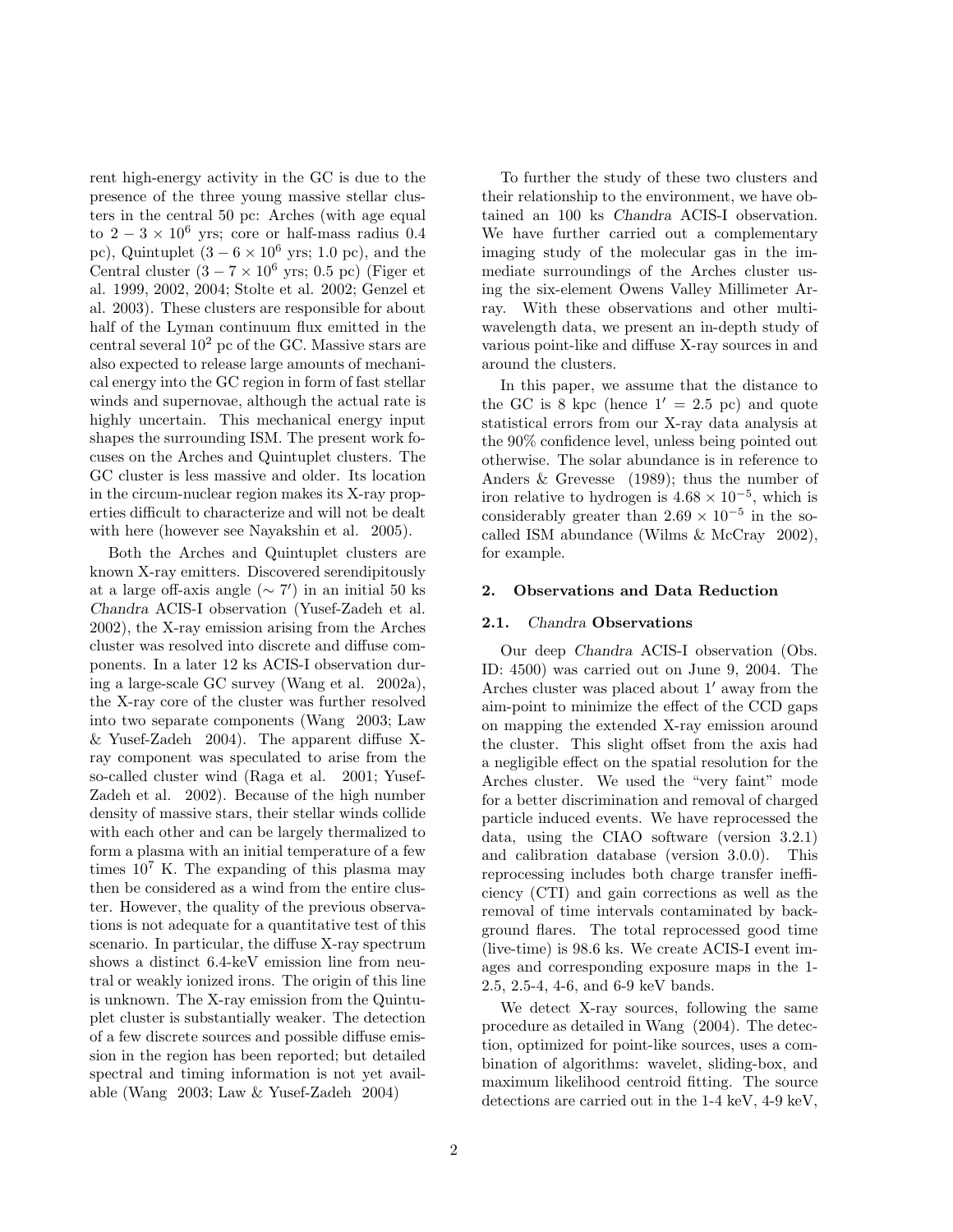and 1-9 keV bands. The detected sources in the three bands are merged together. Multiple detections with overlapping  $2\sigma$  centroid error circles are considered to be the same source, and the centroid with the smallest error is adopted. The accepted source candidates generally have individual local false detection probabilities  $P \leq 10^{-7}$ . But in the vicinity  $(2' \times 2'$  field) of the clusters, we also include sources detected with reduced significances  $10^{-7} < P \le 10^{-5}$ . Over the entire search, the expected false detection probability is  $\sim$  1.

We check the astrometry of the X-ray observation, based on the multi-wavelength comparisons. A SIMBAD search gives some potential counterparts within the  $3\sigma$  error radius around each detected X-ray source. A few sources in the Arches cluster have radio counterparts, which have accurate positions ( $\sim$  0".1; Lang et al. 2005. A comparison of the two bright X-ray/radio pairs  $(92/AR1$  and  $93/AR4$ ; Table 2) shows that their positions are all within 0". S, consistent with their statistical and systematic uncertainties (Table 1). Finding exact matches of X-ray sources with near-IR objects is generally more difficult, because they are numerous and typically have relatively large absolute position uncertainties of  $\sim 1'' - 2''$ . We approximately correct for the relatively shifts of the near-IR positions to the X-ray positions, using the original HST NICMOS observations of the Arches and Quintuplet clusters as well as the coordinates of individual NIR objects (2, 6, 7, and 9 for the Arches and 211, 242, 231, and 257 for the Quintuplet) listed in (Figer et al. 1999a; Figer et al. 2002). The HST-to-Chandra RA. and Dec. shifts are  $-0.^{\prime\prime}52$  and  $0.^{\prime\prime}29$  for the Arches cluster and  $-0''$ . 43 and  $-0''$ . 32 for the Quintuplet cluster, respectively. These shifts are then applied to the NICMOS images to facilitate the comparison with the X-ray data. The uncertainties in these astrometry corrections should be around 0.'3, dominated by the errors in the X-ray source centroids.

To construct "diffuse" X-ray maps, we excise the detected sources from the ACIS-I data. For each source with a count rate  $(CR) \leq$ 0.01 counts  $s^{-1}$ , we exclude a circular region with a radius of 1.5 times the 90% PSF energy enclosed radius (EER). For sources with  $CR > 0.01$  cts/s, this radius is multiplied by an additional factor of  $1+\log(\text{CR}/0.01)$  to further minimize the contamination from the PSF wing.

For the background subtraction in our imaging analysis, we use the blank-sky data with a total exposure of 550 ks. The data are re-projected to mimic individual observations. The background subtraction is mostly to remove the contribution from events induced by charged particles. Of course, the blank-sky data also contains cosmic X-ray radiation. Its intensity varies from one part of the sky to another, mostly at energies below  $\sim 1$ keV. At higher energies, the radiation is negligible, compared to the fluxes due to charged particleinduced events and to the emission from the GC region. The combination of the background subtraction and the exposure correction then gives the flat-fielded intensity images in individual bands.

In addition to the broad-band images, we also construct narrow-band images of the prominent 6.4-keV and 6.7-keV emission lines in the energy ranges of 6.25-6.55 keV and 6.55-7 keV. Because the counting statistics at energies greater than 7 keV is too poor, we estimate the continuum contribution to these narrow bands, based on the intensities measured in the 4-5 keV and 5-6.2 keV bands. We assume an intrinsic power law spectral shape of the blank-sky background-subtracted diffuse emission in the 4-7 keV range and account for both the effective area and energy response of the instrument, using the convolved model outputs from the X-ray spectral analysis software XSPEC. The continuum-subtracted line intensity image, divided by the specific continuum intensity, gives the equivalent width (EW) map of the line. The calculation at each image pixel is carried out adaptively, using a Gaussian kernel with its size adjusted to achieve a signal-to-noise ratio greater than five at each step.

We further include all available archival ACIS-I observations that were taken before our deep observation and covered the clusters (Yusef-Zadeh et al. 2002; Wang et al. 2002a) in analyzes that do not require the maximum spatial resolution offered by our on-axis observation. The combined data have an effective exposure of 157 ks at Arches and 160 ks at Quintuplet. Source detections are also carried out for these individual observations and are used to examine the potential long-term variability of the sources in the close vicinity of the clusters. For detailed spatial and spectral analyzes of the Arches cluster, we use only our on-axis deep Chandra observation. But for the Quintuplet clus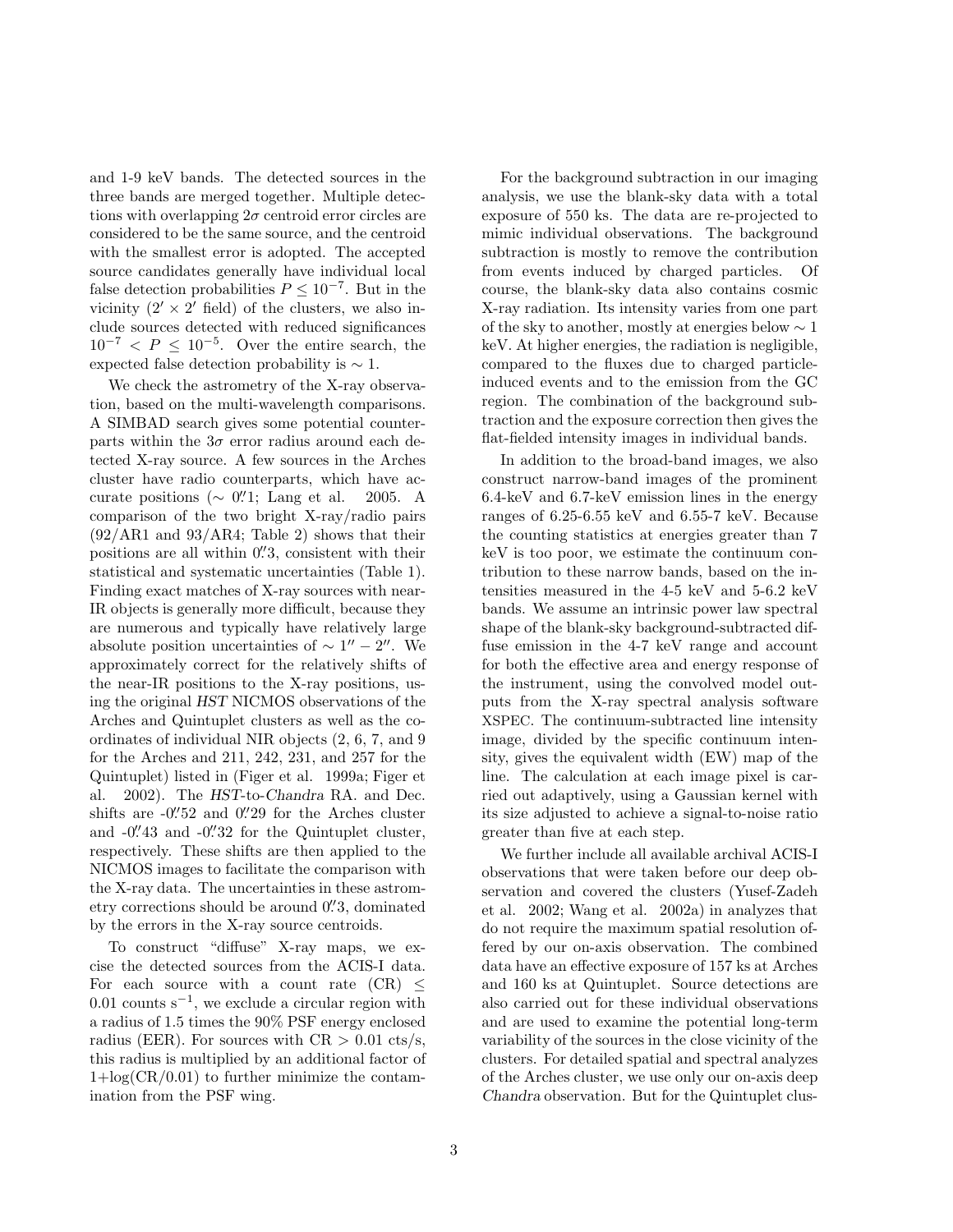ter, all the observations are off-axis and and are thus used. Because the effective area and spectral response depend on both time and position, we extract spectra from individual observations separately and then combine them together using the FTOOLS routine "addspec", which produces weighted effective area and spectral response files. All spectral extractions use the "Gaussian error", not the "Poisson error", which is the default of the CIAO psextract routine and actually uses the Gehrels's approximation (Gehrels 1986). This latter method could cause problems in the error propagation through the spectral co-adding. For bright X-ray point-like sources in the Arches cluster, we typically group such spectra to achieve a minimum 20 counts per bin. For diffuse X-ray emission spectra, the noise contribution from the subtracted background becomes important. We group the spectra to have the background-subtracted signalto-noise  $(S/N)$  in each bin greater than 3 for the Arches cluster and 2 for the Quintuplet cluster with fainter diffuse X-ray emission.

# 2.2. CS (J=2-1) Molecular Line Observations

The region around the GC Radio Arc (where the Quintuplet and Arches clusters are located) harbors a number of large, dense molecular clouds. The so-called " $-30 \text{ km s}^{-1}$  cloud" is believed to be ionized by the Arches cluster (Lang et al 2001a, 2002). High resolution ( $\sim 10''$ ) observations of part of this cloud complex which immediately surrounds the Arches cluster were made in the 3.4 mm continuum and CS  $(J=2-1)$  line using the six-element millimeter array at the Owens Valley Radio Observatory (OVRO) in March, April, May and June 2002. Two telescope configurations (equatorial and low) were used, with baselines ranging from 15 to 100 m. Six fields with a primary beam of 60′′ were observed in a mosaic pattern, with a spacing of 30′′. The resulting mosaic covers an area of approximately  $4' \times 3'$  centered on the position  $RA = 17<sup>h</sup> 46<sup>m</sup> 51<sup>s</sup>, DEC =$  $-28°49'00''$  (J2000). The total integration time on each of the six fields was approximately 4 hours.

NRAO 530, 3C 273, and Neptune were used for gain, passband, and absolute flux calibration, respectively. The data were calibrated using the MMA package (Scoville et al. 1993), and the mosaicking was carried out with the maximum entropy method of de-convolution implemented in the MIRIAD routine MOSMEM (Cornwell & Braun 1988; Sault, Staveley-Smith, & Brouw 1996). The CS  $(J=2-1)$  line data were taken at a rest frequency of 97.981 GHz, with 64 channels of 0.5 MHz width, corresponding to a velocity resolution of 1.53 km s<sup> $-1$ </sup> and a total velocity coverage of 96 km s−<sup>1</sup> . The line was centered on  $v_{LSR} = -20$  km s<sup>-1</sup>. Simultaneous 3.4 mm continuum observations were made with a bandwidth of 1 GHz.

The largest spatial scale to which the OVRO interferometer is sensitive is 20′′, corresponding to the shortest baseline of 15 m at 3.4 mm. Therefore, more extended structures are not detected. In order to recover the missing flux density, the total power measurements from single-dish observations of this region have been added. Singledish observations of the CS (2-1) line in the -30 km s<sup>−</sup><sup>1</sup> molecular cloud were carried out with the IRAM 30 m telescope by (Serabyn & Gusten 1987). Spectra in the vicinity of the Arched Filaments complex were obtained at regular grid spacings of 18′′ and imaged with a single-dish beam size of 25′′. These observations were centered at  $v_{LSR} = 0$  km s<sup>-1</sup>, using a 512-channel filter bank with 1 MHz resolution, which corresponds to a velocity resolution of  $3.06 \; \mathrm{km} \; \mathrm{s}^{-1}$ .

Since there is reasonable overlap between the shortest spacings of the OVRO interferometer (4 kilo-lambda) and the diameter of the 30 m antenna (8 kilo-lambda), the linear technique of "feathering" single-dish and interferometer data is appropriate. This method requires that the single-dish data be a good representation of the object at low spatial frequencies, and that the interferometer mosaic be a good representation at mid-to-high spatial frequencies. The feathering technique can be carried out using the MIRIAD task IMMERGE. We input de-convolved and restored single-dish and interferometric images with the same velocity resolution and spatial grid. IMMERGE first transforms the images into the Fourier plane, where the data are combined. In the case of the 30 m single dish data and OVRO millimeter array data, the flux densities in the overlap region (4-8 kilolambda) agree at the 10% level. The single-dish data are given unit weight, and the low spatial frequencies of the interferometer data are adjusted in the Fourier plane with a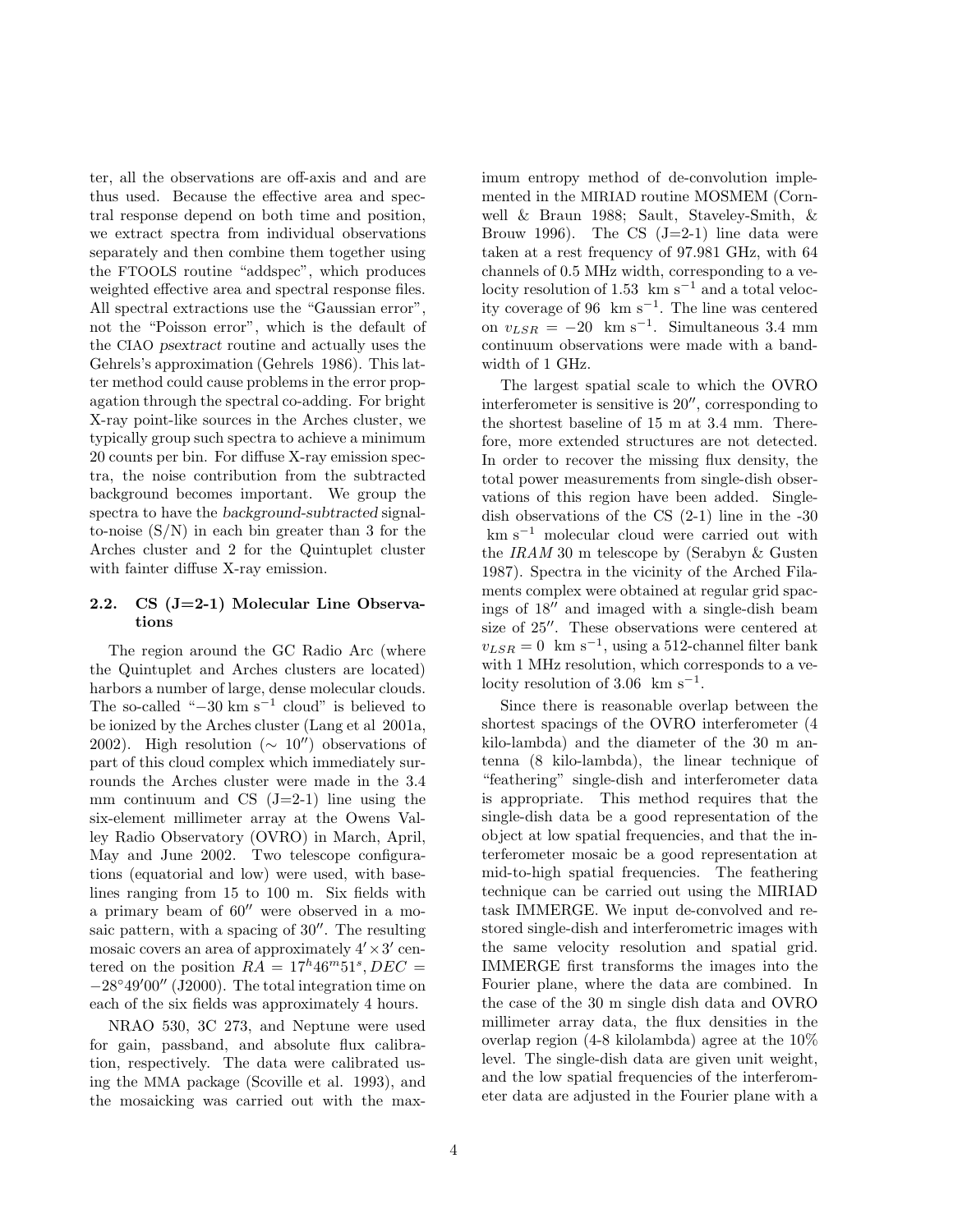taper such that a combination of the single-dish and interferometer data results in an image with a Gaussian beam equal in diameter to the beam of the input interferometer mosaic image  $(\sim 9'' \times 9'')$ .

#### 3. Analysis and Results

The entire field of our deep ACIS-I observation is shown in Fig. 1, while Fig. 2 gives closeups of the Arches and Quintuplet clusters. In this section, we first examine the overall X-ray source population in the field of the observation and then present a detailed characterization of discrete sources and diffuse emission in the Arches and Quintuplet regions, separately.

#### 3.1. Discrete X-ray Sources

Table 1 summarizes the key parameters of our detected X-ray sources in the deep ACIS-I observation. The note to this table explains various parameters listed. The hardness ratios, in particular, provide simple source spectral characteristics, which may be compared with model predictions (e.g., Fig. 3). A few sources show exceptionally large HR2 values, which could be reproduced with the assumed models only with abnormal parameters (e.g., a power law with a photon index  $\Gamma$  < 0 or a plasma with an iron abundance  $> 2 \times$ solar). Assuming a plasma with a higher temperature  $(\geq 6 \text{ keV})$  would not help, which reduces the He-like Fe line emission and hence the HR2 value.

We check timing variability for each of the sources, based on a Kolmogorov-Smirnov test with the light curve of the source-removed background as a reference. The test is performed in all three source detection energy bands. Only Source #20 (J174532.27-285052.3) in the table shows marginal evidence  $(3\sigma)$  for variability.

The brightest source in the field is LMXB 1E 1743.1-2843 with an X-ray luminosity of  $L_X \sim 2 \times$ 10<sup>36</sup> ergs s<sup>−</sup><sup>1</sup> in the 2-10 keV band (assuming at the distance of the GC; Porquet et al. 2003). The second brightest source is apparently a renewed Xray burst of XMMU J174554.4-285456 (Porquet et al. 2005), detected during an XMM-Newton observation performed on October 3, 2002. This source did not appear in a Chandra observation (OBSID #3549, June, 19, 2003) in-between the XMM-Newton observation and our detection here (June 9, 2004). The source was also present in the two subsequent Chandra observations (OBSID #4683, July 5, 2004 and #4684, July 6, 2004), but not in later ones (e.g., OBSID  $\#$  5360, August 28, 2004).

The X-ray sources in the close vicinities of the Arches and Quintuplet clusters are marked in Fig. 2. Those in the NICMOS fields are listed in Table 2, including apparent near-IR and radio counterparts, which most likely represent massive stars if at the distance of the GC. In particular, two of the three strongest X-ray sources in the Arches cluster have radio counterparts (AR1 and AR4; Lang et al. 2005). The faint and apparently resolved J174549.73-284926.1 is probably associated with a close pair of radio sources of AR6 and AR10 (Lang et al. 2005); AR6, in particular, has a unique nonthermal radio spectrum with a spectral index of −0.7, whereas other radio sources in the field all have positive indexes (Lang et al 2001b; Lang et al. 2005).

To characterize the X-ray source number-flux relation (NFR) in the region, we need to account for various complications involved in the source detection and the confusion with interlopers (foreground stars and background AGNs). For simplicity, our NFR analysis here uses only the sources best-detected in the B band and with  $P \leq 10^{-7}$  (Table 1) and with count rates smaller than  $2 \times 10^{-2}$  counts s<sup>-1</sup> (hence both LMXB 1E 1743.1-2843 and the transient XMMU J174554.4- 285456 are excluded). This filtering, resulting in a sample of total 186 sources, minimizes the confusion with foreground stars (typically with soft X-ray spectra and relatively low sight-line absorptions) and background AGNs (hard spectra and high absorptions), which should be preferentially detected in either the 1-4 keV band (a total of 18 sources) or the 4-9 keV band (29 sources), respectively. Eleven of the 18 soft sources and nine of the 29 hard sources are also detected in the 1-9 keV band, though not preferentially. As will be shown in § 3.2 and § 3.3, the absorptions towards the Arches and Quintuplet are  $\sim 5$  and  $8 \times 10^{22}$  cm<sup>-2</sup>, sampling a reasonable range of the column density toward the GC over the ACIS-I field (Fig. 1). The average total column density through the entire Galactic disk in the field is thus likely to be  $\sim (1-2) \times 10^{23}$  cm<sup>-2</sup>.

The source detection completeness varies across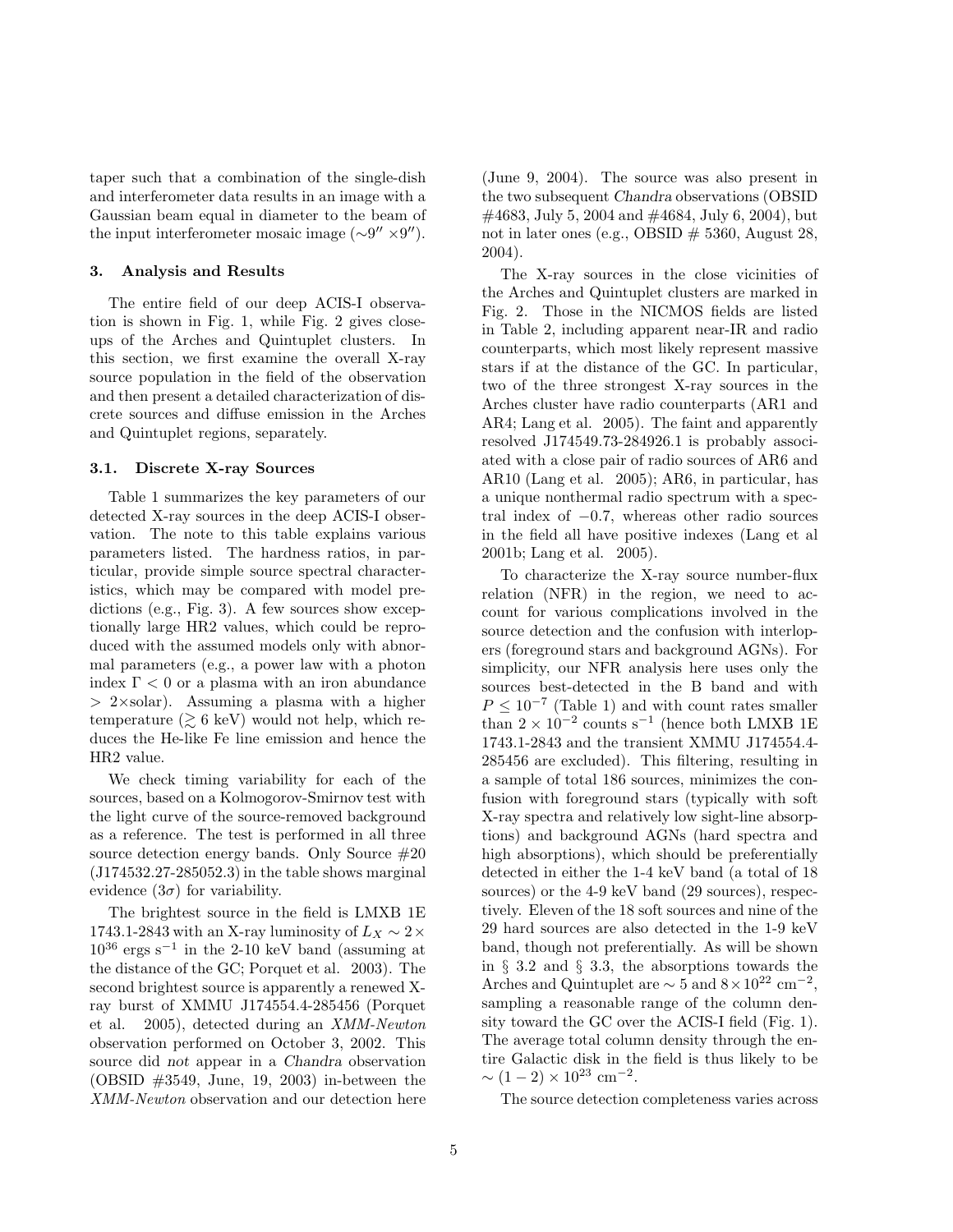| Source                                                                                                  | CXGCS Name          | $\delta_x$ ('') | $CR$ (cts ks <sup>-1</sup> ) | HR               | HR2                      |                 |  |
|---------------------------------------------------------------------------------------------------------|---------------------|-----------------|------------------------------|------------------|--------------------------|-----------------|--|
| (1)                                                                                                     | (2)                 | (3)             | $\left( 4\right)$            | (5)              | (6)                      | (7)             |  |
| 85                                                                                                      | J174549.73-284926.1 | 0.3             | $0.43 \pm 0.08$              |                  |                          | B, H            |  |
| 90                                                                                                      | J174550.26-284911.9 | 0.2             | $7.48 \pm 0.29$              | $-0.32 \pm 0.05$ | $-0.30 \pm 0.06$         | <b>B</b> , S, H |  |
| 92                                                                                                      | J174550.41-284922.4 | 0.2             | $11.03 \pm 0.36$             | $-0.34 \pm 0.04$ | $-0.40 \pm 0.05$         | B, S, H         |  |
| 93                                                                                                      | J174550.47-284919.7 | 0.2             | $6.90 \pm 0.29$              | $-0.39 \pm 0.05$ | $-0.50 \pm 0.06$         | B, S, H         |  |
| 213                                                                                                     | J174614.44-284908.6 | 0.6             | $1.49 \pm 0.14$              | $0.27 \pm 0.12$  | $-0.65 \pm 0.09$         | B, H, S         |  |
| 214                                                                                                     | J174614.51-284937.2 | 0.6             | $0.70 \pm 0.11$              | $-0.81 \pm 0.12$ |                          | B, S            |  |
| 215                                                                                                     | J174614.67-284940.3 | 0.7             | $0.34 \pm 0.09$              |                  |                          | B, S            |  |
| 216                                                                                                     | J174615.14-284932.9 | 0.7             | $0.50 \pm 0.10$              |                  |                          | B, S            |  |
| 217                                                                                                     | J174615.85-284945.5 | 0.8             | $0.57 \pm 0.10$              |                  | $\overline{\phantom{m}}$ | B, H            |  |
| 219                                                                                                     | J174616.29-284940.8 | 0.8             | $0.34 \pm 0.09$              |                  | -                        | B, H            |  |
| Sources detected with $10^{-7} < P < 10^{-5}$ and in the vicinity of the Arches and Quintuplet clusters |                     |                 |                              |                  |                          |                 |  |
| 240                                                                                                     | J174549.35-284919.0 | 0.4             | $0.16 \pm 0.05$              |                  |                          | B               |  |
| 243                                                                                                     | J174614.43-284900.0 | 0.7             | $0.25 \pm 0.08$              |                  |                          | S               |  |
| 244                                                                                                     | J174616.66-284909.2 | 0.7             | $0.26 \pm 0.08$              |                  |                          | B               |  |

TABLE 1 Chandra SOURCE LIST

Note.—The printed version of the table includes only the sources within the HST NICMOS fields of the Arches and Quintuplet clusters (Fig. 2s c and d); the full source list is published only electronically. The definition of the bands:  $1-2.5$  (S1),  $2.5-4$  (S2),  $4-6$  (H1), and  $6-9$  keV (H2). In addition, S=S1+S2, H=H1+H2, and B=S+H. Column (1): Generic source number. (2): Chandra X-ray Observatory (registered) source name, following the Chandra naming convention and the IAU Recommendation for Nomenclature (e.g., http://cdsweb.u-strasbg.fr/iau-spec.html). (3): Position uncertainty, including an 1σ statistical error calculated from the maximum likelihood centroiding and an approximate off-axis angle (r) dependent systematic error  $0''2 + 1''4(r/8')^2$  (an approximation to Fig. 4 of Feigelson et al. (2002)), which are added in quadrature. (4): On-axis source broad-band count rate — the sum of the exposurecorrected count rates in the four bands. (5-6): The hardness ratios defined as  $HR = (H - S2)/(H + S2)$ , and HR2 =  $(H2 - H1)/H$ , listed only for values with uncertainties less than 0.2. (7): The labels "B", "S", and/or "H" mark the bands in which a source is detected; the band which generates the most accurate X-ray centroid position, as adopted in Column (2), is listed first.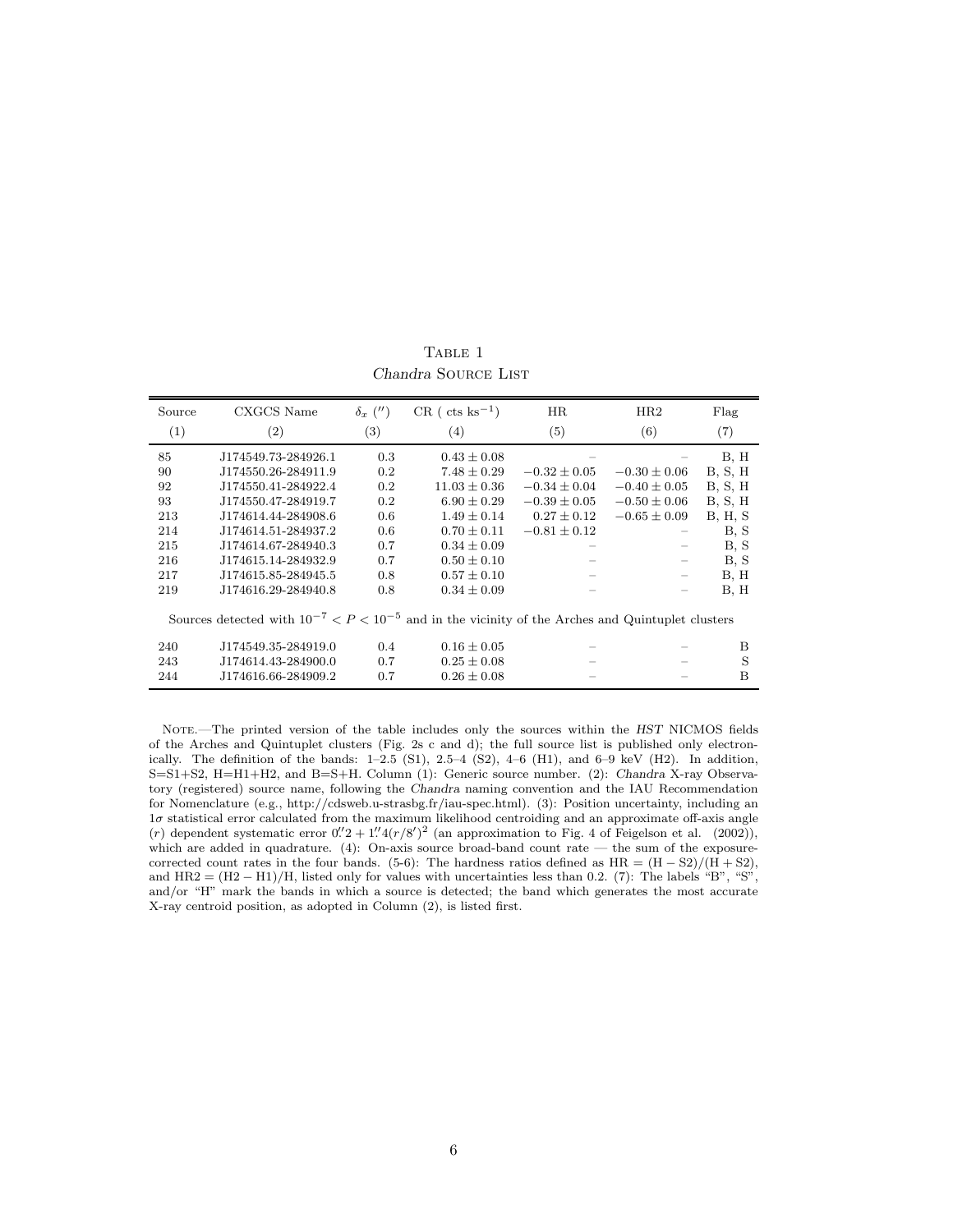

Fig. 1.— Tri-color presentation of the 100 ks Chandra ACIS-I observation. Artifacts due to the gaps between the four CCDs and to their outer edge are still visible and are partly caused by sharp changes in the counting statistics.

the ACIS-I field, depending on the local PSF, effective exposure, and background (Wang 2004). Fig. 4 presents the dependence of both the source count rate distribution and the detection completeness on the off-axis distance. The detection limit of the count rate varies from  $\sim 1 \times 10^{-4}$  counts s<sup>-1</sup> near the telescope axis to  $10^{-3}$  counts s<sup>-1</sup> at the ACIS-I corners. The detection is also subject to the so-called X-ray Eddington bias: more intrinsically faint sources statistically appear to have higher fluxes than the

other way around (Wang 2004). We correct for both the incompleteness and bias in our NFR analysis, following the approach detailed in Wang (2004). Briefly, the NFR is analyzed as if it is an X-ray spectrum with the field-integrated incompleteness and flux bias included in the weighted effective area and response matrix.

We first estimate the background AGN contribution in our source detection. We adopt the AGN NFR from the Chandra deep surveys in the 2-10 band (Morreti et al. 2003). The energy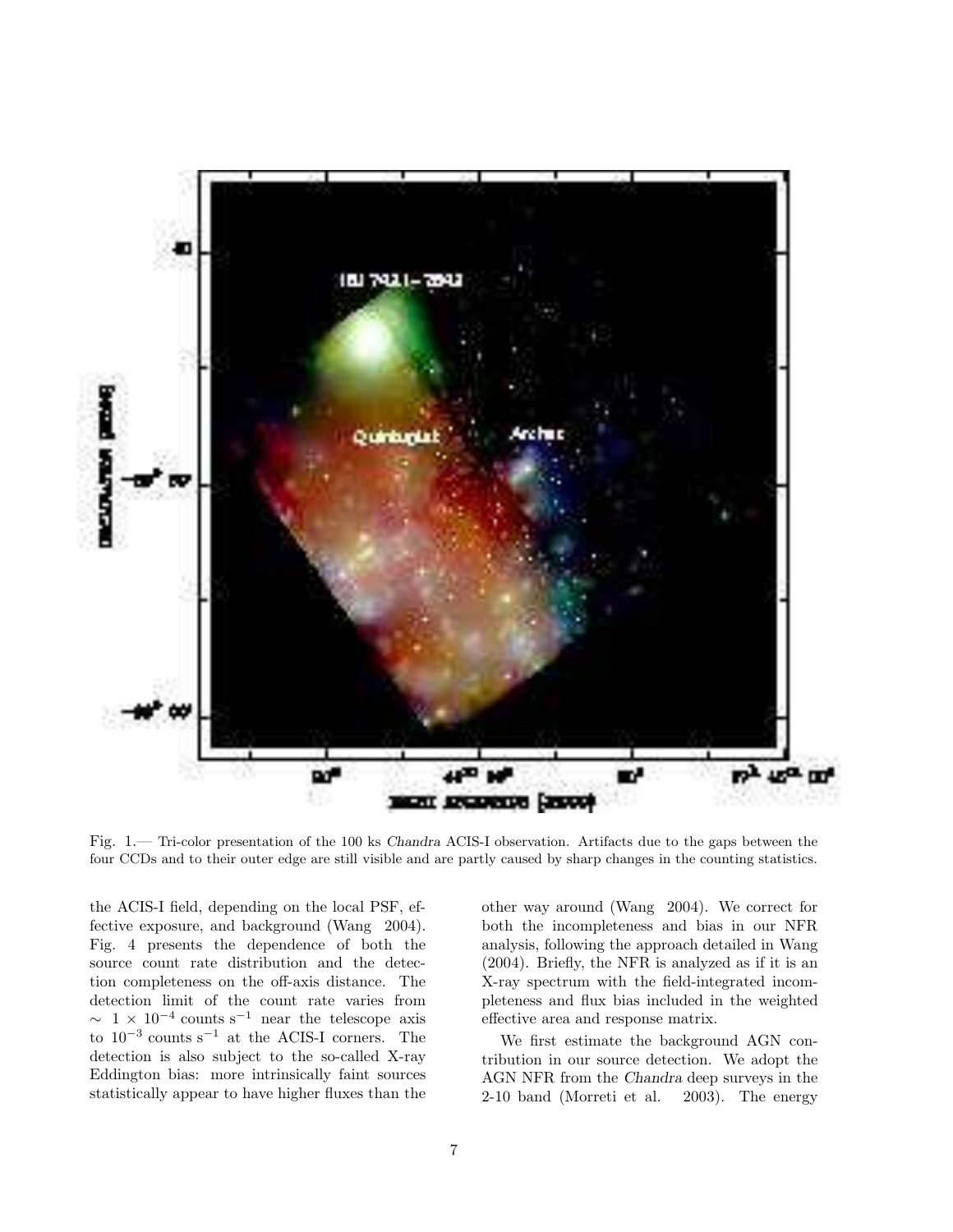

Fig. 2.— ACIS-I 1-9 keV band images of the Arches (a) and Quintuplet (b) clusters. These X-ray images are smoothed with the CIAO routine csmooth to achieve a background-subtracted signal-to-noise ratio of ∼ 3 (Ebeling et al. 2006). The intensity contour levels are at 20, 23, 27, 33, 43, 57, 80, 180, 482, and 1351 (above a local background of 13.4) for (a), at 17, 29, 33, 42, 54, and 72 (above 17) for (b); all in units of  $10^{-3}$  counts s<sup>-1</sup> arcmin<sup>-2</sup>. The two large squares in (a) and (b) outline the fields covered by the HST NICMOS F205W images of the Arches (c) and Quintuplet (d), respectively (Figer et al. 1999a; Figer et al. 2002). The contours are the same as in (a) and (b), except for excluding the first four levels in (b). The detected sources (Table 1) are marked with crosses in (a) and (b). Several bright X-ray sources named previously (Table 2) are labeled.

flux in the NFR is converted into the 1-9 keV band count rate, using the same intrinsic power-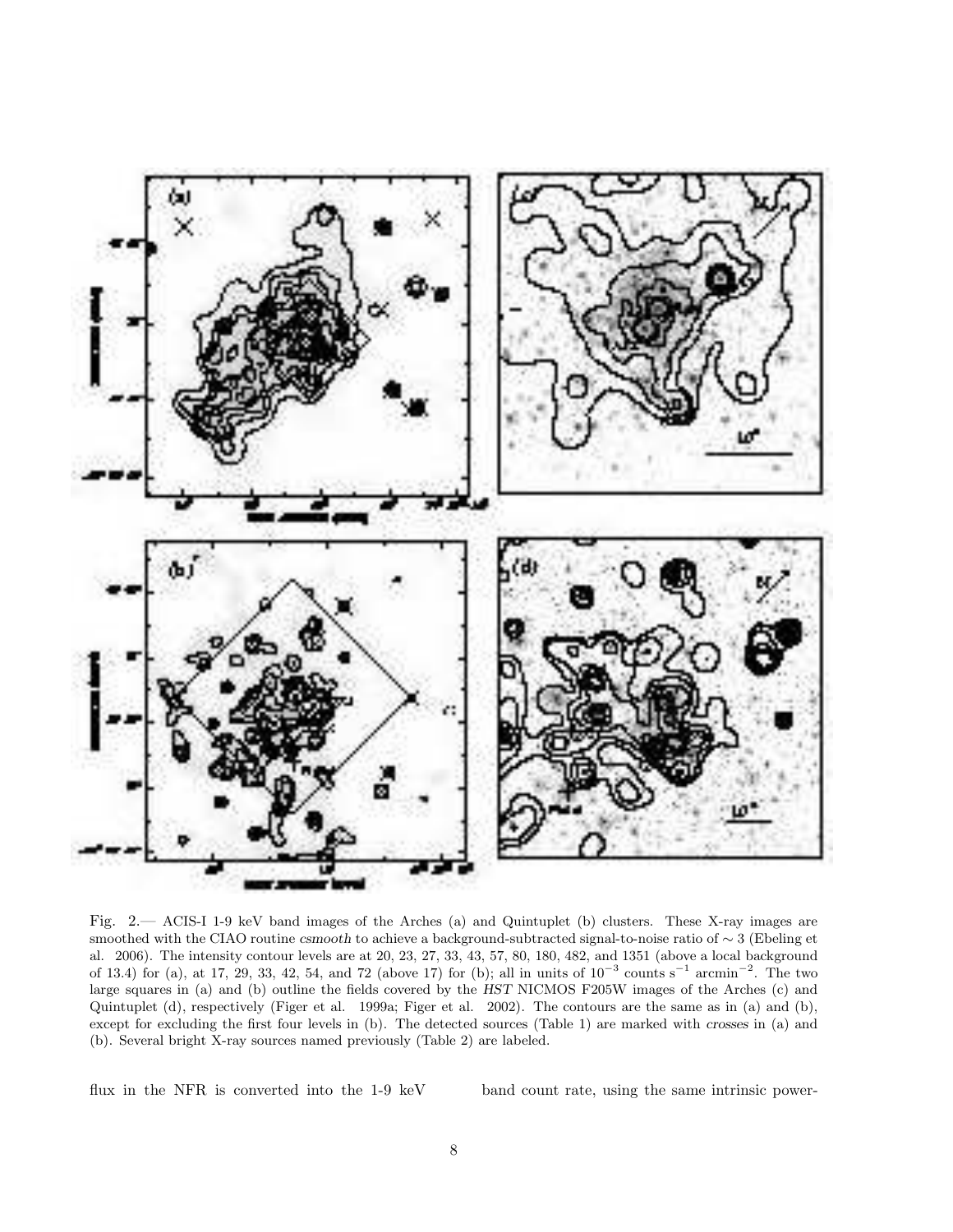

Fig. 3.— Color-color diagrams of X-ray sources with the plotted hardness ratios (HR and HR2) and their  $1\sigma$  error bars as listed in Table 1. The generic source numbers (Table 1) are marked. Also included in the plot are hardnessratio models: the solid thick curves are for the power-law model with the photon index equal to 3, 2, 1, and 0, whereas the solid thin curves are for a thermal plasma (XSPEC MEKAL; 2×solar metal abundances) with the temperature equal to 0.3, 1, 3, and 6 keV (all from the bottom to the top). The absorbing gas column densities are 1, 3, 10, and  $30 \times 10^{22}$  cm<sup>-2</sup> for both models (dashed curves from the left to the right).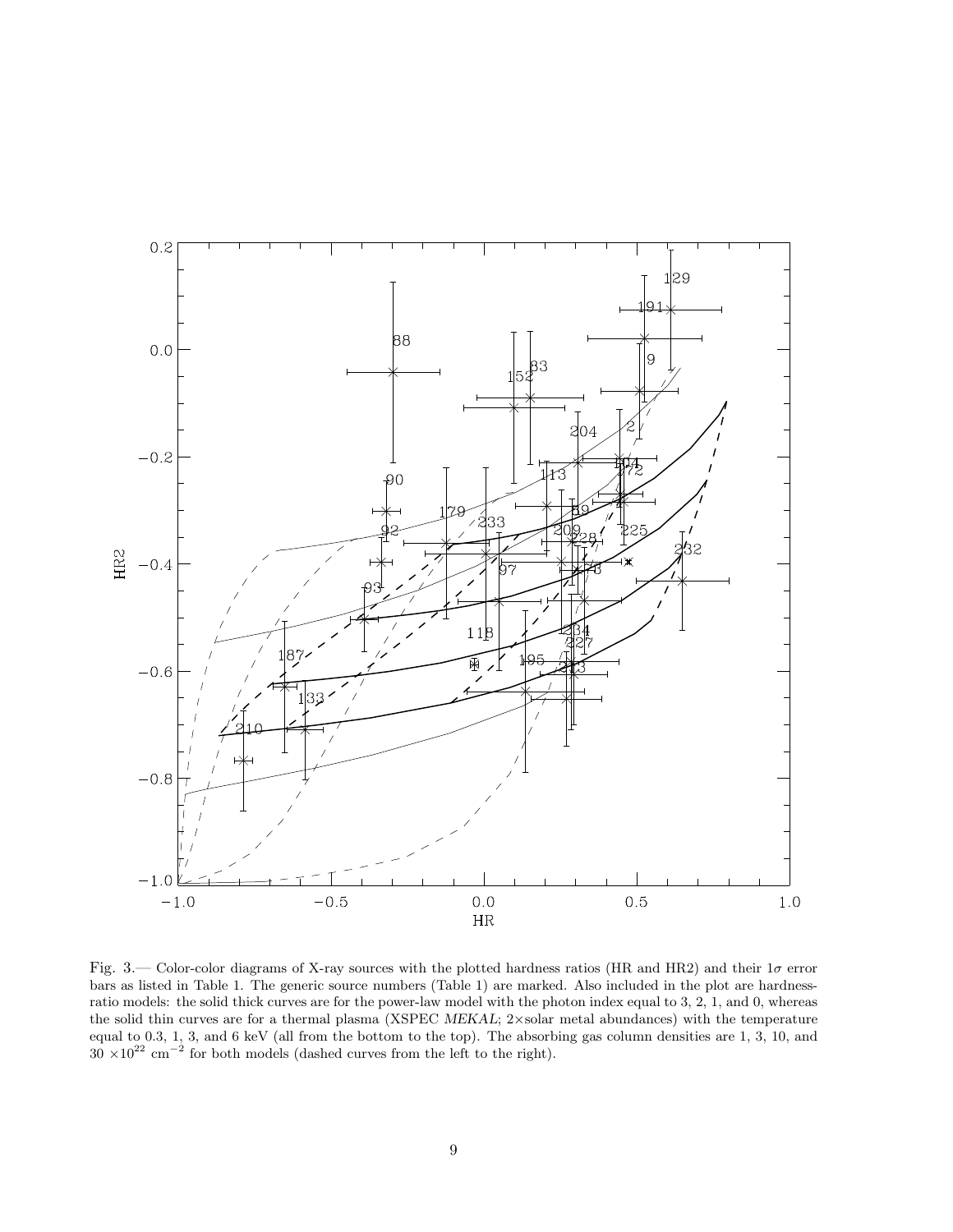

Fig. 4.— Count rates of the sources best-detected in the 1-9 keV band versus their off-axis angles in the 100 ks ACIS-I observation. The curves illustrate the detection thresholds  $(S_{min})$ : The upper curve is calculated via an azimuthal average, whereas the lower curve is obtained by choosing the lowest value in each concentric annulus around the aiming point of the observation.

law spectrum with  $\Gamma = 1.4$  as assumed in Morreti et al. (2003) and the sight-line absorption  $N_H = (1-2) \times 10^{23}$  cm<sup>-2</sup> in our field. Accounting for both the incompleteness and bias, we estimate the corresponding expected number of AGNs in the field to be 18-7, consistent with nine sources preferentially detected in the 4-9 keV band and excluded from our NFR analysis of the sources that are best-detected in the 1-9 keV band.



Fig. 5.— Observed differential NFR of the sources bestdetected in the 1-9 keV band, compared with the best-fit power-law model. The data are grouped to have a minimum four sources per bin; the fit uses the Cash-statistic and is satisfactory, judged from simulations in XSPEC.

Fig. 5 shows the differential NFR of the all selected sources (as in Fig. 4) and the best-fit powerlaw

$$
\left(\frac{dN}{dS}\right) = AS^{-\alpha - 1},\tag{1}
$$

where S is in units of counts s<sup>-1</sup>, while  $\alpha =$  $1.28^{+0.14}_{-0.13}$  and  $A = 10^{-2.1^{+0.5}_{-0.4}}$  sources per counts s<sup>-1</sup> (error bars are all at the 90% confidence). To compare with similar results obtained by Muno et al. (2006) for various GC regions, we adopt the same fiducial power law spectrum with  $\Gamma = 1.5$ and absorbed by  $N_H = 6 \times 10^{22}$  cm<sup>-2</sup>. The conversion from the 1-9 keV count rate to the observed 0.5-8 keV photon flux is then  $3 \times 10^{-3}$  $(\text{ph cm}^{-2} \text{ s}^{-1})/(\text{counts s}^{-1}), \text{ while the conver-}$ sion to the corresponding absorption-corrected flux is  $6 \times 10^{-11}$  (ergs cm<sup>-2</sup> s<sup>-1</sup>)/(counts s<sup>-1</sup>). Thus the detection limit of  $\sim 1 \times 10^{-4}$  counts s<sup>-1</sup> corresponds to a 0.5-8 keV luminosity of  $4 \times$  $10^{31}$  ergs  $\rm s^{-1}$  at the distance of the GC. To get the accumulated NFR, we convert  $S$  to the above photon flux, integrate Eq. 1 to infinity, and account for our source detection area of 278 arcmin<sup>2</sup> . The resultant accumulated NFR is

$$
N(
$$

where the scaling factor  $S_0 = 3 \times 10^{-6}$  ph cm<sup>-2</sup> s<sup>-1</sup>, and  $N_0 = 0.14$  sources arcmin<sup>-2</sup>. The above parameter values can be compared to the results based on 28 X-ray sources detected in a 50 ks ACIS-I observation of the radio Arc region (Muno et al. 2006, their Table 2):  $N_0 =$ 0.17 sources arcmin<sup>-2</sup> and  $\alpha = 1.1 \pm 0.2$  (1 $\sigma$  error bar), which largely overlaps in field with the present observation. The two analyzes are in good agreement. The slightly low  $N_0$  value in the present analysis is apparently due to our exclusion of both the very soft and hard sources (a factor of 20%). A re-analysis with these sources included confirms this conclusion, but does not change the  $\alpha$  value significantly. This insensitivity to the exclusion of the potential foreground and background interlopers indicates that the above estimated NFR is robust.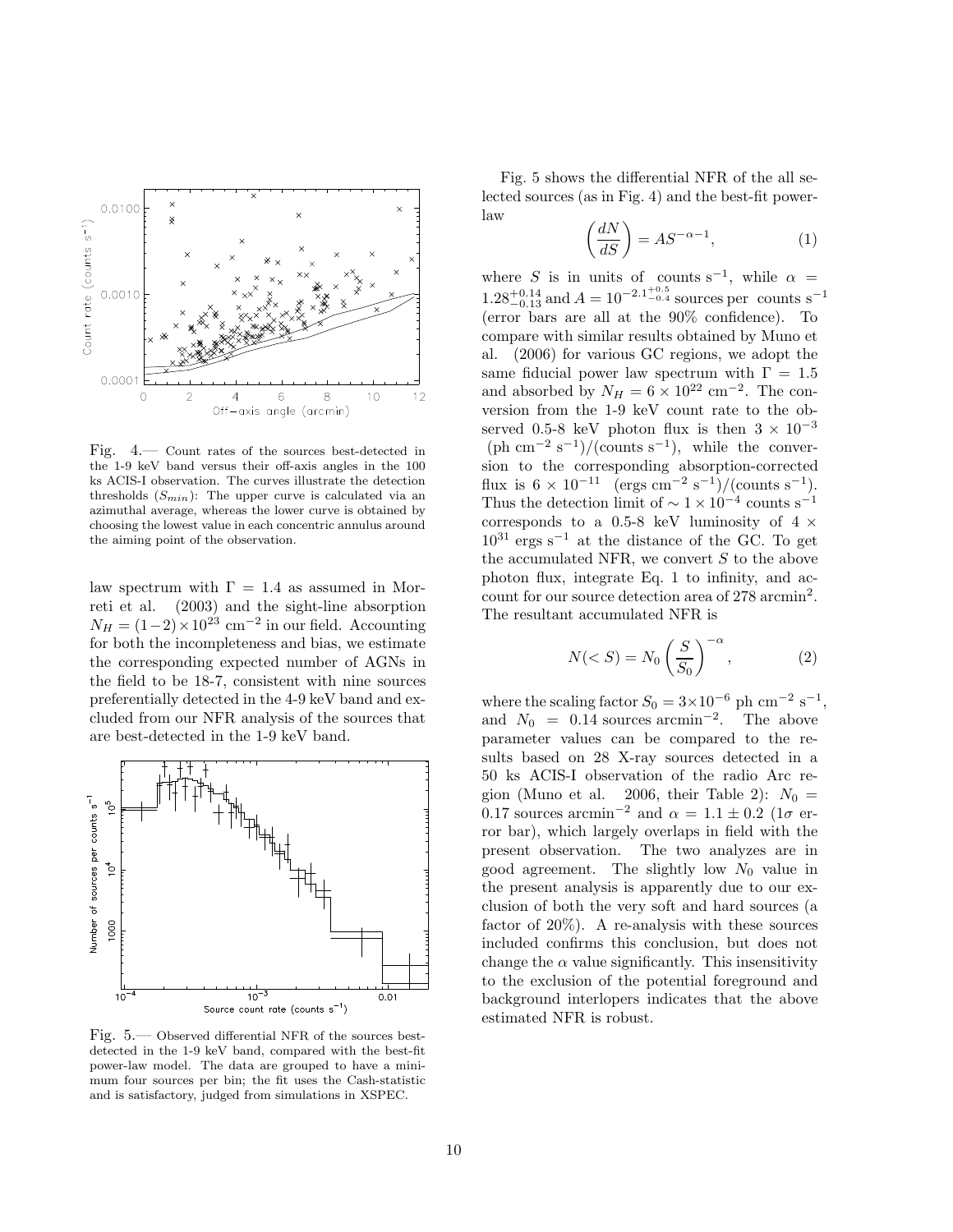## 3.2. Arches Cluster

## 3.2.1. Discrete X-ray Sources

The X-ray sources, A1N, A1S and A2, stand out in the Arches field (Fig. 6). The reasonably good counting statistics of these sources allow for individual spectral analysis. We extract the onsource spectra from the circle around each source as illustrated in the figure. The spectra of the sources are remarkably similar, in terms of both the overall spectral shape and the presence of the strong 6.7-keV emission line (Fig. 7). A characterization of the spectra with an optically-thin thermal plasma (XSPEC MEKAL model) gives statistically consistent temperatures and metal abundances as well as the foreground absorptions (Table 3), although there are significant flux excesses above the model at  $\gtrsim$  7 keV, indicating the presence of a harder component (Fig. 7).



Fig. 6.— ACIS-I close-up of the Arches cluster core. The count image is smoothed with a Gaussian with a FWHM of 0.'3. The circles outlines the regions for the source spectral extractions. Background is extracted within a concentric circle of 50<sup>"</sup> radius, excluding the source regions.

To further tighten the constraints on the intrinsic spectral shape, we jointly fit the spectra of the three sources, reasonably assuming that they have the same abundance and absorption, as members of the same stellar cluster. The fit is satisfactory  $(\chi^2/d.o.f. = 96/95; Fig. 7d)$  and gives the best-fit parameters as  $N_H = 7.7^{+0.8}_{-0.8} \times 10^{22}$  cm<sup>-2</sup>, abundance= $1.8^{+0.8}_{-0.2}$  solar, and  $kT = 1.8^{+0.2}_{-0.2}$  keV  $(A1N), 2.2_{-0.3}^{+0.4}$  keV  $(A1S)$  and  $2.5_{-0.3}^{+0.4}$  keV  $(A2)$ .

The spectra shown in Fig. 7 represent a substantial improvement in quality than those in Yusef-Zadeh et al. (2002). The on-axis spatial resolution of our new observation allows us not only to separate the spectra of A1N and A1S, but also to minimize the contamination of surrounding diffuse emission (Fig. 6). The calibration of the data has also been improved significantly (e.g., the inclusion of the CTI correction). These improvements probably account for the discrepancies between the present results and those presented in Yusef-Zadeh et al. (2002). Our analysis shows that one-temperature plasma is adequate to fit each of the above spectra and that our inferred total 0.2-10 keV luminosities of the sources are smaller than that of Yusef-Zadeh et al. (2002) by a factor more than 15. These two discrepancies are actually related. The use of the twotemperature plasma model in Yusef-Zadeh et al. (2002) required a very high hydrogen column density  $(N_H = 12.4^{+2.9}_{-2.0} \times 10^{22} \text{ cm}^{-2})$ , which in turn gave a large absorption-corrected luminosities.

#### 3.2.2. Diffuse X-ray Emission

Fig. 2 and 8 show that the enhanced diffuse Xray emission is distributed over a region greater than the stellar core of the Arches cluster. The diffuse X-ray enhancement is quite isolated within a radius  $r \sim 60''$  and is spectrally harder than large-scale diffuse X-ray emission in the region to the southeast (Fig. 1). We extract a spectrum of this enhancement from this radius and a background from a 100′′ circle to the west within the same CCD chip. The background-subtracted spectrum of the diffuse emission exhibits significant line emission in the energy range of 6.4 to 6.7 keV. The continuum-subtracted narrow band images of the diffuse emission  $(\S 2.1)$  further show that the  $\sim 6.7$ -keV line emission arises in a plume from the cluster core (Fig. 10). This plume has a size of ∼ 30′′ at the Arches cluster and elongated toward the northeast. The 6.4-keV line emission is certainly more extended, although its exact extent is difficult to determine; low surface brightness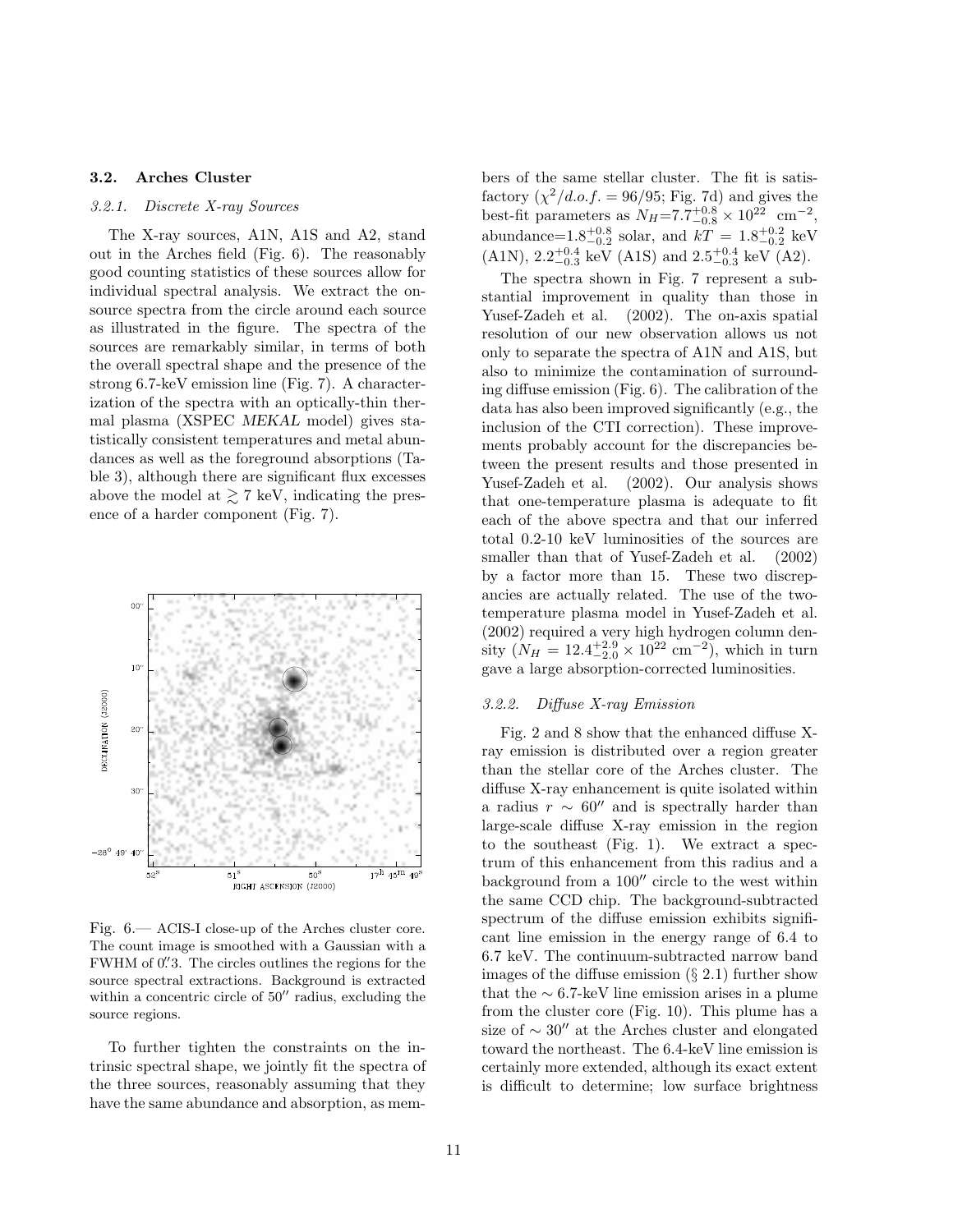| Source             | Source <sup>a</sup> | NIR <sup>b</sup> | Radio <sup>c</sup> |  |  |  |  |  |
|--------------------|---------------------|------------------|--------------------|--|--|--|--|--|
| (1)                | (2)                 | (3)              | (4)                |  |  |  |  |  |
| Arches Cluster     |                     |                  |                    |  |  |  |  |  |
| 85                 | A6                  | $2$ (WNL)        | $AR6 + AR10$       |  |  |  |  |  |
| 90                 | A <sub>2</sub>      | $9$ (WNL)        |                    |  |  |  |  |  |
| 92                 | A1S                 | $6$ (WNL)        | AR1                |  |  |  |  |  |
| 93                 | A1N                 | $7$ (WNL)        | AR4                |  |  |  |  |  |
| Quintuplet Cluster |                     |                  |                    |  |  |  |  |  |
| 214                | QX1                 | 242              |                    |  |  |  |  |  |
| 215                | $\mathrm{QX}5$      | 231 (DWCL)       | QR7                |  |  |  |  |  |
| 216                | $\mathrm{QX}2$      | 257 (B0 I)       | $_{\rm QR6}$       |  |  |  |  |  |
| 217                | $\rm QX3$           | 211 (DWCL)       |                    |  |  |  |  |  |
| 219                | QX4                 |                  |                    |  |  |  |  |  |
| 244                |                     | 344 (B1 I-B3 I)  |                    |  |  |  |  |  |

TABLE 2 Identifications of the X-ray Sources

<sup>a</sup>Alternative X-ray source names given by Yusef-Zadeh et al. (2002); Law & Yusef-Zadeh (2004).

<sup>b</sup>Near-infrared counterparts: FMS1999 from Figer et al. (1999a) for the Quintuplet and FNG2002 from Figer et al. (2002) for the Arches: WNL - late-type WN stars (WN7-WN9); DWCL - dusty late-type WC stars.

 $c$ Radio counterparts from Lang et al.  $(2005)$ .

TABLE  $3$ Spectral Fits for X-ray Sources in the Arches Cluster

| Name             | $N_H(10^{22} \text{ cm}^{-2})$                                    | $kT$ (keV)                                                                        | Abundance                                                                 | $\chi^2/\text{d.o.f } L_X^{\text{a}}$ |            | $\log(L_x/L_{bol})$        |
|------------------|-------------------------------------------------------------------|-----------------------------------------------------------------------------------|---------------------------------------------------------------------------|---------------------------------------|------------|----------------------------|
| A1N<br>A1S<br>A2 | $7.3^{+1.5}_{-1.1}$<br>8.1 <sup>+1.1</sup><br>$6.4^{+2.5}_{-1.6}$ | $\substack{1.87_{-0.32}^{+0.39} \\ 2.1_{-0.34}^{+0.58} \\ 3.25_{-1.24}^{+2.62} }$ | $\substack{2.8^{+10.1}_{-1.5} \\ 1.5^{+1.2}_{-0.6} \\ 1.6^{+2.1}_{-0.6}}$ | 16.9/23<br>42.2/40<br>33.9/28         | 7.2<br>4.6 | $-5.8$<br>$-5.7$<br>$-5.9$ |

<sup>a</sup>The luminosity is in units of  $10^{33}$  ergs s<sup>-1</sup> and in the 0.3-8 keV band.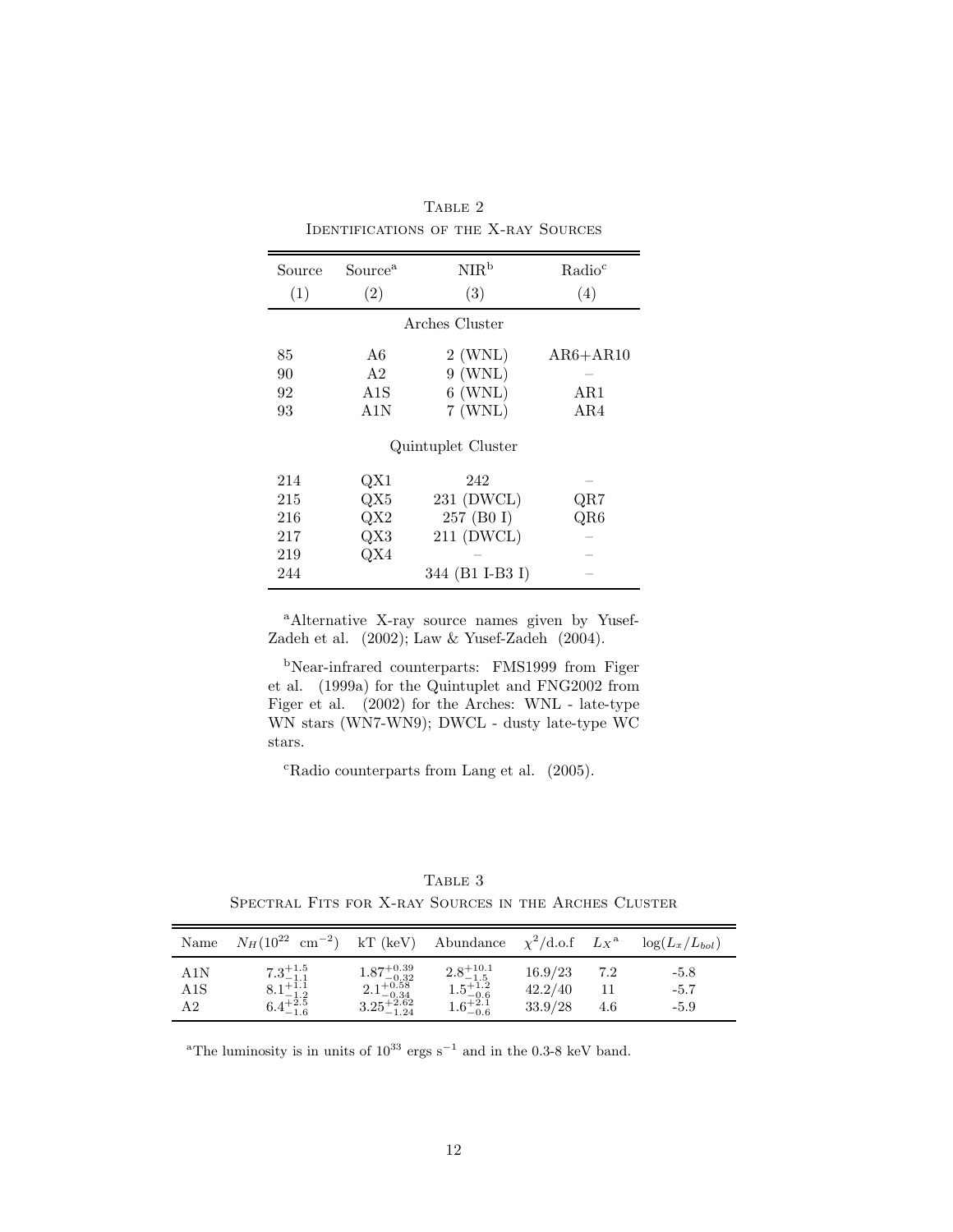

Fig. 7.— ACIS-I spectra of the three brightest X-ray sources in the Arches cluster and the best-fit thermal plasma models: (a) A1N, (b) A1S, (c) A2, and (d) the combination of  $A1N + A1S + A2$ . The lower panels show the respective fit residuals relative to the errors of each bin. The spectra are grouped to have at least 20 counts per bin.

6.4-keV line emission of similar EW is ubiquitous in the GC (Wang et al. 2002a). This enhancement of the 6.4-keV line (as well as the continuum emission) around the Arches cluster is particularly strong in an extension from the cluster toward the southeast (SE). The overall morphological appearance of this enhancement is quite irregular (see § 3.4 for a discussion on the possible connection to the adjacent " $-30 \text{ km s}^{-1}$ " molecular cloud).

We extract two diffuse X-ray spectra: one from the central 6.7-keV line plume, and the other from the SE 6.4-keV line extension from the regions outlined in Fig. 8(a). We fit the spectra with a power law plus a Gaussian line (its width is fixed to zero) to characterize the Fe line centroid and EW, which are  $6.60^{+0.10}_{-0.14}$  keV and  $1.2^{+1.0}_{-0.9}$  keV for the plume and  $6.39_{-0.05}^{+0.05}$  keV and  $1.4_{-0.5}^{+0.9}$  keV for the SE extension, respectively. The line and continuum fluxes are 0.25 and 1.3 for the plume, and 0.64 and 2.8 for the SE extension; all in units of  $10^{-13}$  ergs s<sup>-1</sup> cm<sup>-2</sup>. The fits are all satisfactory. But the power law component is reasonably constrained only for the SE extension, and the fitted parameters are included in Table 4. The bestfit power law index and line centroid of the SE extension spectrum agree well with the theoretical prediction for the emission from low-energy cosmic-ray electrons interacting with the ambient medium (Valinia et al. 2000; see  $\S 4.4$ ).

While a collisionally ionization equilibrium plasma gives a good fit to the spectrum of the plume (Table 4), the 6.4-keV line in the spectrum of the SE extension may indicate a plasma in a non-equilibrium ionization (NEI) state (see § 4). We thus try a fit of the spectrum with the XSPEC NEI model with a metal abundance equal to 2×solar. The fit to the spectrum of the SE extension requires an ionization time scale of  $\tau \sim n_e t < 1.1 \times 10^{10}$  cm<sup>-3</sup> s, too small to be consistent with any dynamic model of the plasma on the observed spatial scale  $(\S 4)$ .

We further extract a spectrum of the lowsurface brightness X-ray emission (LSBXE) from the large circle in Fig. 8a minus the plume and the extension regions. This spectrum (Fig. 9c) also shows both the 6.4-keV line and the He-like S XV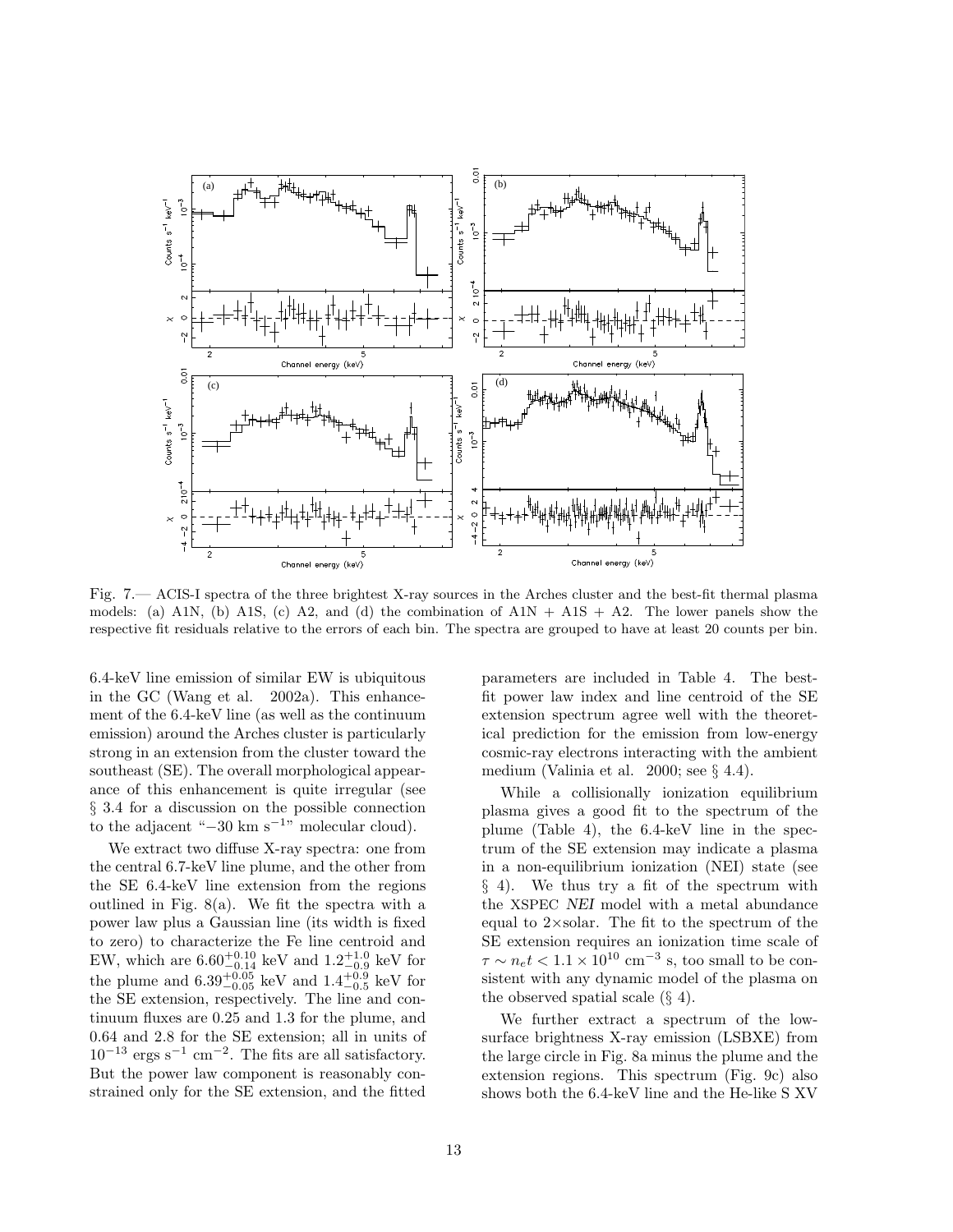

Fig. 8.— Diffuse X-ray emission intensity distributions of the Arches (a) and Quintuplet (b) regions. The excised source positions are marked (see Fig. 2). These X-ray images are adaptively smoothed to achieve a backgroundsubtracted signal-to-noise ratio of ∼ 6 to show low-surface brightness emission. The intensity contour levels are at 2.1, 2.3, 2.9, 4.1, 6.4, 11, 21, and 39 (above a local background of 1.8) for (a) and at 3.3, 4.1, and 5.7 (above a local background of  $\sim$  2.5) for (b); all in units of 10<sup>-3</sup> counts s<sup>-1</sup> arcmin<sup>-2</sup>. The large circles in (a) and (b) outline the regions that we use to estimate the total diffuse X-ray emission from the clusters. The two ellipses in (a) outline the regions from which the spectra in Fig. 9 are extracted. The plus signs mark the centroid positions of the clusters.

K $\alpha$  line at  $\sim$  2.5 keV, indicating a mixture of multiple components. Motivated by the above spectral analysis of the plume and the SE extension, we characterize the LSBXE spectrum, using a simple combination of a MEKAL plasma, a power law with  $\Gamma = 1.3$ , and a Gaussian line with its centroid fixed at 6.4 keV. This combination gives a reasonable fit to the spectrum, and the fitted parameters are included in Table 4.

# 3.3. Quintuplet Cluster

#### 3.3.1. Discrete Sources

Within the field of view of the NICMOS observation (Fig. 2d), we find eight X-ray sources (Table 2). J174614.67-284940.3 is located close to a source candidate first suspected by Law & Yusef-Zadeh (2004) (their QX5 or J174614.7-284947, which should have been named J174614.7-284942). This faint source is now well separated from QX1 and has a near-IR counterpart [FNG2002] 231. Compared to those in the Arches cluster, all of the eight sources are rather faint; in particular, the total number of counts of the four relatively bright sources in the core (QX1-4) is only about  $4 \times 10^2$ . They also show diverse spectral characteristics, as indicated by their significantly different hardness ratios (Table 1). Fig. 11 presents two extreme examples of the source spectra. It is clear that QX1 is very soft, whereas QX4 appears extremely hard. The spectral characteristics of QX2 and QX3 fall between these two extremes. To quantify the diversity, we assume that all these sources have an approximately same intrinsic spectral shape, but have different foreground absorptions. A joint fit of the spectra with a MEKAL plasma model (assuming a metal abundance of  $2 \times$  solar) gives a characteristic temperature of >8.52 keV and the absorptions along the sight-lines to QX1, QX2, QX3, and QX4 as  $N_H(10^{22} \text{ cm}^{-2}) = 1.3_{-0.3}^{+0.5}$ ,  $4.8^{+2.4}_{-1.3}$ ,  $4.3^{+2.4}_{-1.5}$ , and  $9.3^{+6.9}_{-3.5}$ , respectively. Clearly, the absorption toward QX1 is significantly smaller than toward other sources. Thus QX1 is likely a foreground star. Without a near-IR counterpart, QX4 is likely a background source (e.g., an AGN) or a stellar object that is still deeply em-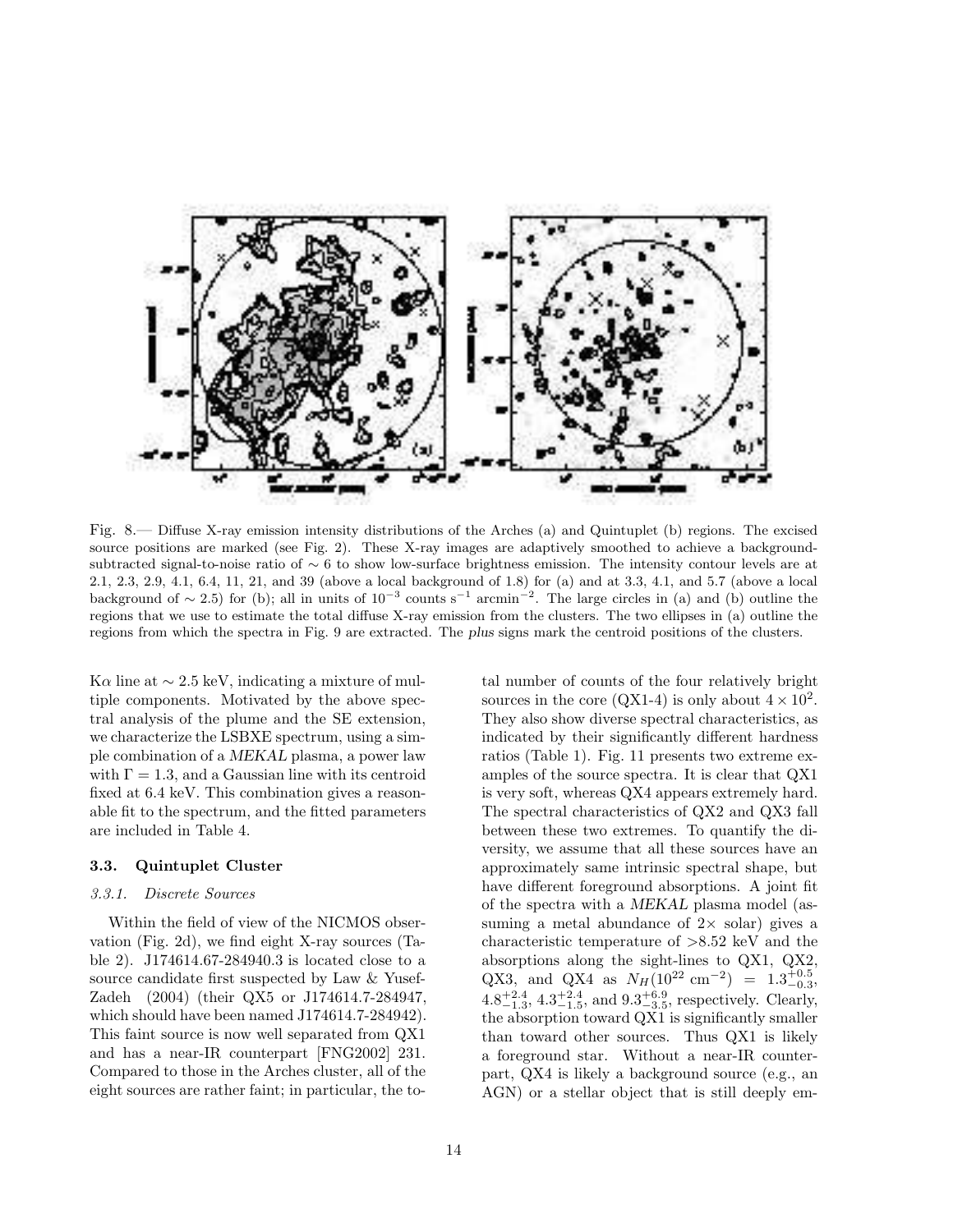

Fig. 9.— ACIS-I diffuse X-ray emission spectra: the 6.7-keV plume (a), the southeast extension (b), and the lowsurface brightness outer region (c) of the Arches cluster. The spectra, grouped with a background-subtracted  $S/N>3$ , are fitted with the NEI for (a),  $PL+GAU$  for (b) and  $MEKAL+PL+GAU$  for (c) (Table 4).

TABLE 4 Diffuse X-ray spectral fits for the Arches cluster

| Region              | Model           | Key Model Parameters                                 | $N_H$                | $\chi^2$ /d.o.f $L_X$ |       |
|---------------------|-----------------|------------------------------------------------------|----------------------|-----------------------|-------|
| Central Plume       | NEI             | $kT = 2.56(>1.18), \tau = 10^{1.1(>0.9)}$            | $11.0^{+4.0}_{-2.4}$ | 12.0/33               | - 3.8 |
|                     | MEKAL           | $kT = 1.88^{+4.19}_{-0.61}$                          | $10.8^{+5.3}_{-5.6}$ | 13.3/34               | -3.2  |
| <b>SE</b> Extension | $PL+GAU$        | $\Gamma = 1.3^{+1.4}_{-1.1}$                         | $6.2^{+2.7}_{-5.6}$  | 29.2/57               | 4.1   |
| LSBXE               | $MEKAL+POW+GAU$ | $kT = 0.45^{+0.25}_{-0.10}$ , $\Gamma = 1.3$ (fixed) | $9.2^{+1.8}_{-2.3}$  | 62.3/52               | -12   |

NOTE.—The spectral model names are from XSPEC: NEI - non-equilibrium ionization collisional plasma; MEKAL - collisional ionization equilibrium plasma; PL - power law; and GAU - Gaussian line. The metal abundances of plasma is fixed to be  $2 \times$ solar, as inferred from the point-like source spectra. The plasma temperature (kT), ionization time scale ( $\tau$ ), absorption column density ( $N_H$ ), and the 2-8 keV luminosity  $(L_X)$  are in the units of keV, cm<sup>-3</sup> s,  $10^{22}$  cm<sup>-2</sup>, and  $10^{33}$  ergs <sup>-1</sup>, respectively.

bedded in dense gas. QX2 and QX3 do have near-IR counterparts tentatively classified as B0I and dust-enshrouded WCL stars (Table 2). Because of this diversity, we cannot rule out that QX4 is a member of the Quintuplet cluster. We thus fit the combined spectrum of QX2, QX3 and QX4, which have relatively comparable spectral characteristics. The accumulated spectrum shows an emission line at ∼ 6.7 keV and can be characterized  $(\chi^2/d.o.f. = 34.4/31)$  by a MEKAL model with  $kT = 8.68^{+9.05}_{-3.99}$  keV and a foreground absorption of  $N_H = 5.9^{+1.9}_{-1.3} \times 10^{22}$  cm<sup>-2</sup> (Fig. 12), which is consistent with  $A_V = 29.0^{+5}_{-5}$  of this cluster (1 $\sigma$  error bar; Figer et al. 1999a), assuming  $N_H/E(B-V) \approx 5 \times 10^{21}$  cm<sup>-2</sup> mag<sup>-1</sup> (Bohlin et al. 1978) and  $A_V/E(B-V) \approx 2.6-5.5$  (Schlegel et al. 1998). The total absorption-corrected 0.3-8 keV luminosity is  $7.6 \times 10^{32}$  ergs s<sup>-1</sup>.

#### 3.3.2. Diffuse emission

The extent of the diffuse X-ray enhancement around the Quintuplet cluster is uncertain (Fig. 8). The cluster seems to be embedded in a large-scale diffuse X-ray-emitting region, although the spectrum of the enhancement appears to be slightly harder than that of the surrounding region (Fig. 1). We extract a spectrum of the diffuse emission from a circle of  $r = 1'$  radius around the Quintuplet centroid (Fig. 8) and a background spectrum from the field within a concentric annulus of r=1′ -2′ . The background-subtracted spectrum can be characterized  $(\chi^2/d.o.f. = 40.5/34)$ by a MEKAL plasma model (again assuming a metal abundance of 2×solar) with  $kT = 10^{+4.6}_{-2.7}$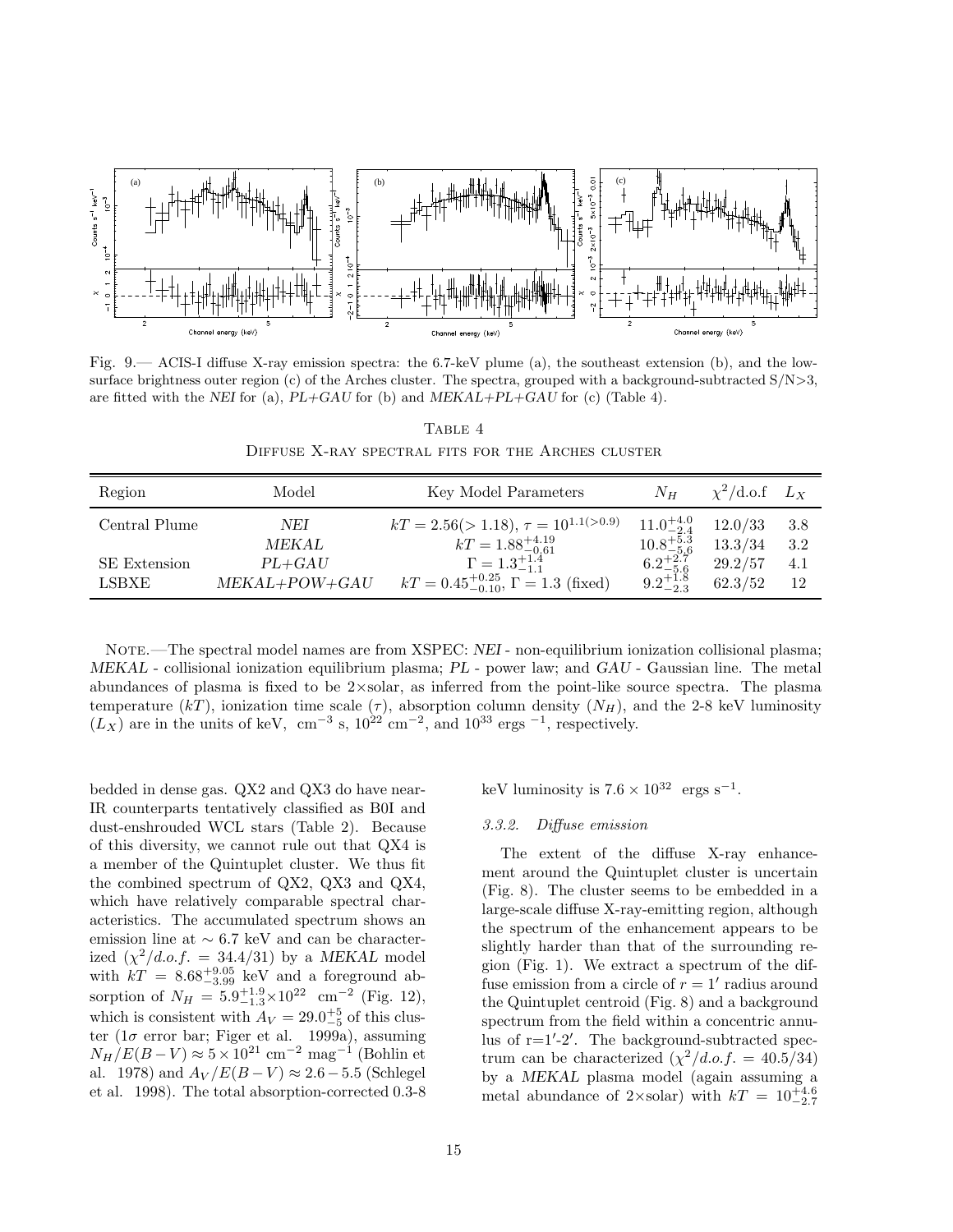

Fig. 11.— Example spectra of X-ray sources in the Quintuplet core: QX1 (a) and QX4 (b).



Fig. 10.— ACIS-I 6.4-keV and 6.7-keV line intensity maps of the Arches cluster region. The grayscale (6.4-keV intensity) is in the range of 0.5 to 4  $\times 10^{-3}$  counts s<sup>-1</sup> arcmin<sup>-2</sup> (see also Fig. 14), while the overlaid 6.7-keV line intensity contours are at 0.6, 0.8, 1, 1.2, and  $1.6 \times 10^{-3}$  counts s<sup>-1</sup> arcmin<sup>-2</sup>. The plus sign marks the centroid position of the cluster.

keV and  $N_H = 3.8^{+0.7}_{-0.5} \times 10^{22}$  cm<sup>-2</sup> (Fig. 13). These parameters are consistent with the values obtained from the fit to the combined spectrum of the discrete sources in the core of the Quintuplet cluster. The absorption-corrected luminosity of the diffuse emission in the 2-8 keV range is  $3 \times 10^{33} \text{ ergs s}^{-1}$ .



Fig. 12.— Combined ACIS-I spectrum of QX2-4 and the best-fit thermal plasma model.

# 3.4. Molecular Gas near the Arches Cluster

Fig. 14 presents a comparison of the distribution of the CS  $(J=2-1)$  line emission and the 6.4 -keV line emission (Fig. 10). This "clump" of molecular gas represents one of the easternmost parts of the "−30 km s<sup>−</sup><sup>1</sup> cloud" (and corresponds to Peak 2 in the single dish study of this molecular cloud; Serabyn & Gusten 1987). The filamentary molecular cloud has an average velocity of  $\sim -25$  km s<sup>-1</sup>, although there are large velocity gradients over the cloud and the FWHM of the line is up to  $\sim 30 \text{ km s}^{-1}$ . In contrast, the Arches cluster has an average velocity of  $\sim +95$  km s<sup>-1</sup> (Figer et al. 2002). Therefore, the relative velocity between the cluster and the cloud is at least  $v_r \sim 120 \text{ km s}^{-1}.$ 

Fig. 14a shows an image of the CS  $(J=2-1)$ emission integrated over the central channels,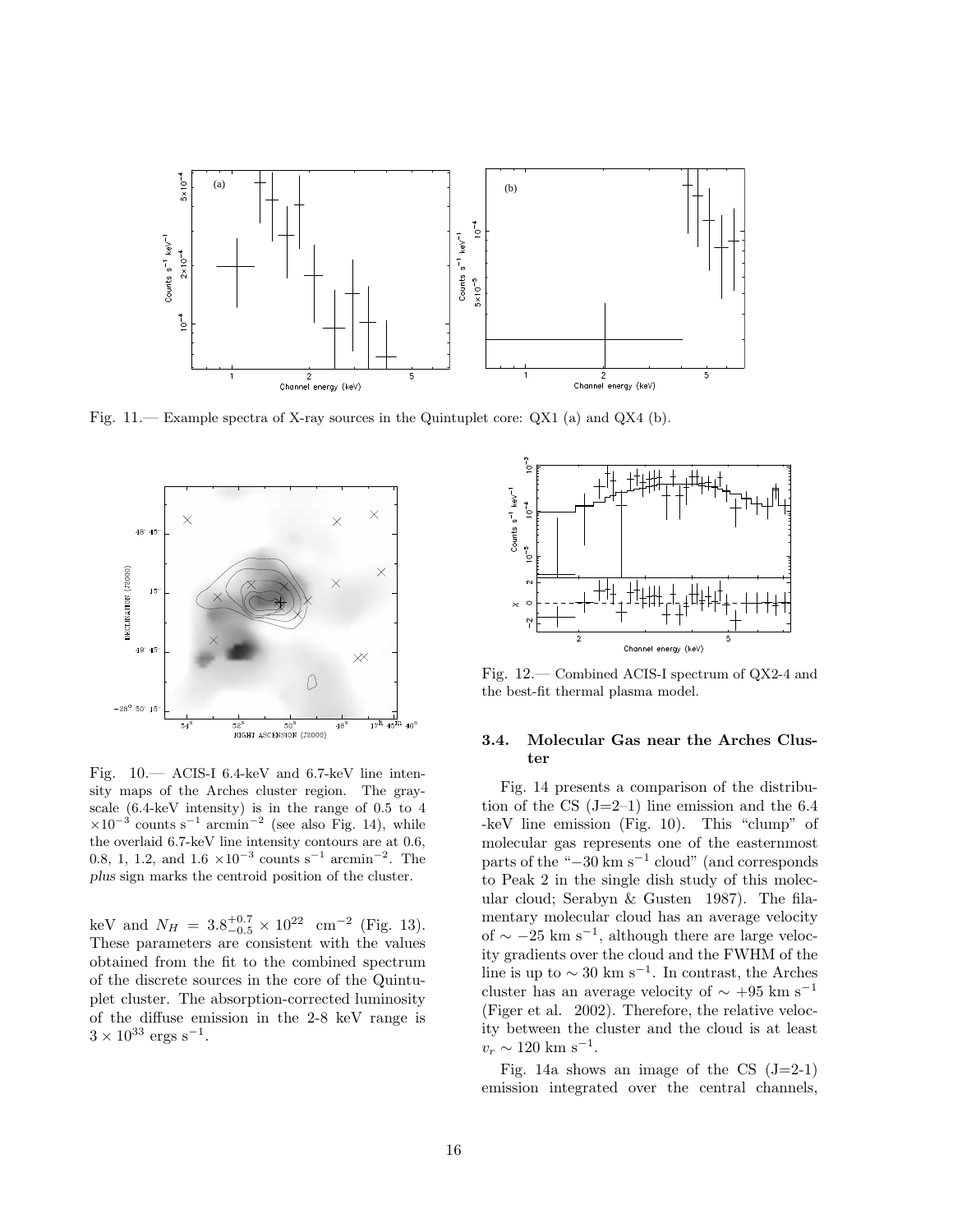

Fig. 13.— ACIS-I spectrum of the diffuse emission in the Quintuplet cluster and the best-fit thermal plasma model.

where the line emission is present (i.e., velocities of  $-5$  to  $-40 \text{ km s}^{-1}$ ). Fig. 14b compares this image to the distribution of the diffuse 6.4 keV X-ray emission. There is little morphological similarity between the molecular line emission and the diffuse X-ray emission. The CS intensity is the strongest in the north, where there is little X-ray emission enhancement, either in the broad band or in the Fe K $\alpha$  lines. Although the 6.4-keV emission appears to coincide spatially with the southern extension of the molecular gas, Fig. 14b shows little peak-to-peak correlation. The individual channel images also reflect this distribution and the lack of detailed physical correlation with the 6.4 keV X-ray emission.

# 4. Discussion

The above results show distinctly different Xray properties between the Arches and Quintuplet clusters. The Arches cluster contains three luminous point-like sources, all of which exhibit the strong 6.7-keV emission line, and two apparently diffuse components with either 6.4-keV or 6.7-keV line emission. The 6.4-keV line-emitting enhancement is strongly elongated, morphologically, tracing the east boundary of the CS cloud's southern extension. These characteristics are absent in the Quintuplet cluster, in which we detect only weak X-ray sources, plus a very low surface brightness diffuse emission with a hard spectrum. There is also no evidence for any associated CS cloud. In the following, we discuss origins of these various X-ray components, possible causes of the distinct

differences in the X-ray properties between the two clusters, and implications of our results.

#### 4.1. Galactic Center Environment

We attempt to understand the Arches and Quintuplet clusters in the context of the unique GC environment. The generally high gas density and pressure, strong gravitational tidal force, and large random and bulk motion velocities in the GC affect both the formation and evolution of young stellar clusters (Morris 1993). Here we concentrate on the potential interplay between the molecular gas and the Arches cluster.

Is the " $-30 \text{ km s}^{-1}$  cloud" and the Arches cluster physically associated? On one hand, because of their large velocity separation, the two systems would pass each other in only  $\sim 10^4$  yrs if the size of the cloud along the line of sight is comparable to that projected in the sky and at the GC distance. On the other hand, the volume filling factor of dense molecular gas in the region is quite high  $(\gtrsim 0.3;$  Serabyn & Gusten 1987). In particular, the well-known Arched filaments all have negative velocities similar to that of the molecular gas; the photon-ionization modeling of these filaments suggests that they are physically in the vicinity of the Arches cluster (Lang et al 2001a). Thus the probability for a chance physical contact of a dense cloud with the cluster is not small. An independent argument for the association is an effective extinction deficit of  $\delta A_V \approx 10$  over a region of ~ 15″ from the cluster core, which can be interpreted as the displacement of the dusty gas by the cluster wind and/or the dust grain destruction by the UV radiation from the cluster (Stolte et al. 2002). The extinction is the largest towards the region just west of the cluster (Stolte et al. 2002; Note that East is to the right in their Figs. 3 and 8). Interestingly, this extinction deficit, corresponding to  $\delta N_H \sim 3 \times 10^{22}$  cm<sup>-2</sup>, provides a natural explanation for the difference between our measured Xray-absorbing column  $N_H \approx 8 \times 10^{22}$  cm<sup>-2</sup> and the prediction from the total sight-line extinction  $A_V = 24$  (Stolte et al. 2002; Bohlin et al. 1978; Schlegel et al. 1998). Furthermore, the interaction of the Arches cluster wind with the cloud may also explain the strong and distinct X-ray emission enhancement around the Arches cluster (§ 4.4). The far-IR spectroscopy further shows the pres-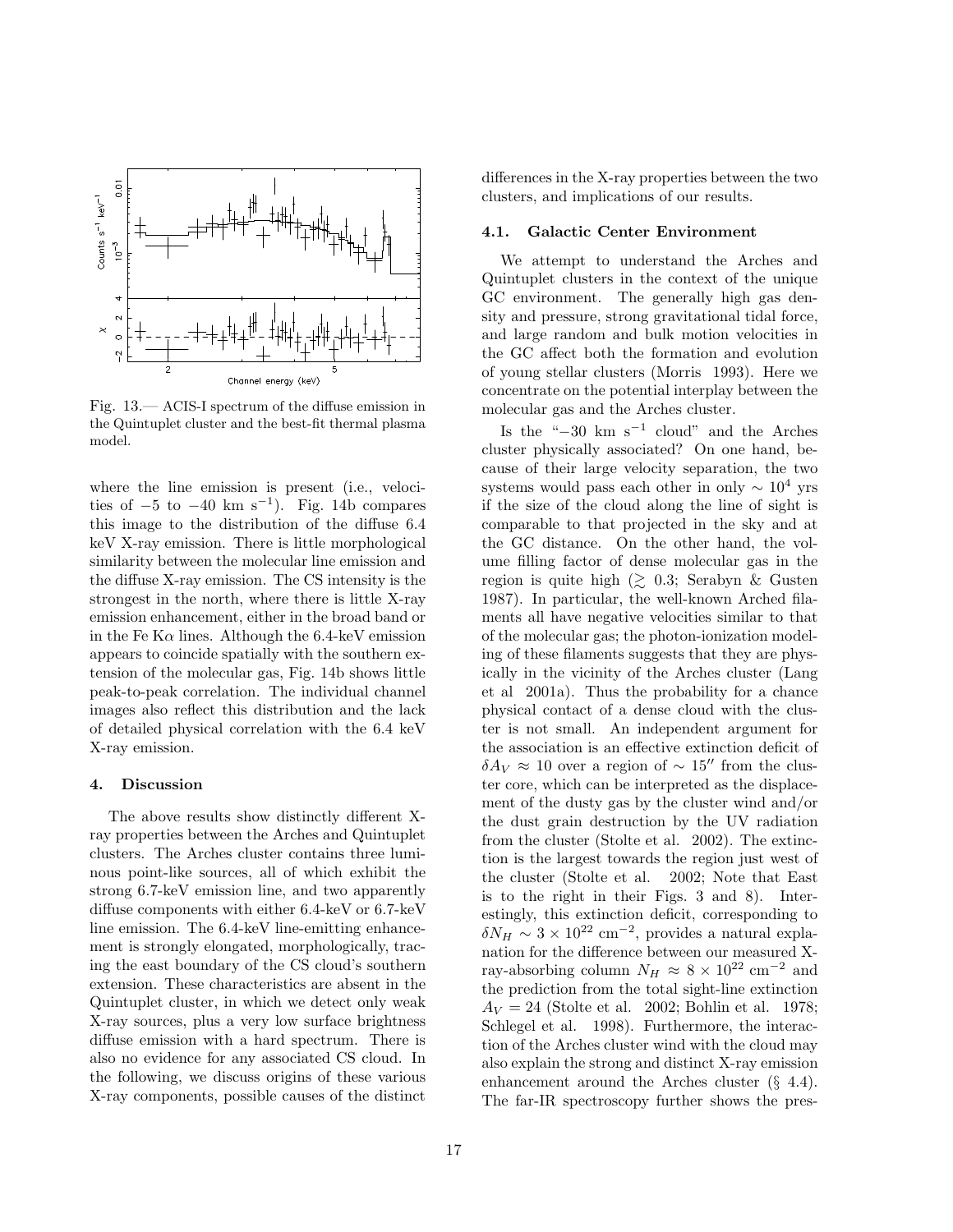

Fig.  $14.$  (a) Distribution of CS (J=2-1) emission integrated over the central channels, with contour levels representing 9, 12, 15, 18, 21, 24, 27, and 30 Jy beam<sup>-1</sup> km s<sup>-1</sup>. (b) The same CS image overlaid with the 6.4-keV line intensity contours at 0.7, 0.9, 1.1, 1.5, 2.1, and 2.9  $\times 10^{-3}$  counts s<sup>-1</sup> arcmin<sup>-2</sup>. The plus sign marks the centroid position of the Arches cluster.

ence of a component of dusty gas at a velocity of −70 km s<sup>−</sup><sup>1</sup> , unique at the location of the Arches cluster (Cotera et al. 2005). This component may represent shocked cloud gas, deflected toward us (e.g., in the lower left direction of Fig. 16; see § 4.4 for further discussion). Therefore, we tentatively conclude that the " $-30 \text{ km s}^{-1}$  cloud" and the cluster are undergoing a collision.

The collision of such clouds with the Arches cluster may have strongly affected its evolution. The absence of a natal cloud associated with the cluster at its velocity, for example, may be a consequence of the collision. The removal of this natal cloud from the cluster at an early time could have reduced the probability for low-mass stars to form. The cloud-cloud collision could also be responsible for the formation of the Arches cluster itself. The exceptionally high gas temperature and velocity dispersion in such a formation formation process could also result in a top-heavy initial mass function (IMF; see § 4.5 for further discussion).

Our X-ray study further provides useful measurements about the GC environment. In addition to the  $N_H$  measurement, we have also directly estimated the metal abundance (mainly iron) in the GC. Recent estimates based on near-IR spectroscopy of young and intermediate-age supergiants in GC (e.g., Ram´irez et al. 2000) suggest an iron abundance that is consistent with being solar, i.e., similar to the abundance observed in the solar neighborhood. This result is against the general trend of an increasing metallicity with decreasing galacto-centric radius as observed in the disks of the Milky Way and nearby galaxies. Our X-ray measured iron abundance of  $\sim 1.8_{-0.2}^{+0.8}$  solar, based on the spectral analysis of the luminous colliding wind candidates in the Arches cluster, agrees with the trend. The thermal process involved in the Xray emission is quite simple, and the ion fraction of the He-like Fe K $\alpha$  emission is insensitive to the exact plasma temperature fitted. Furthermore, the iron abundance in the winds of the massive stars is not expected to be contaminated by their own nuclear synthesis in the deep cores of the stars. Therefore, we conclude that the iron abundance in the ISM of the GC is super-solar.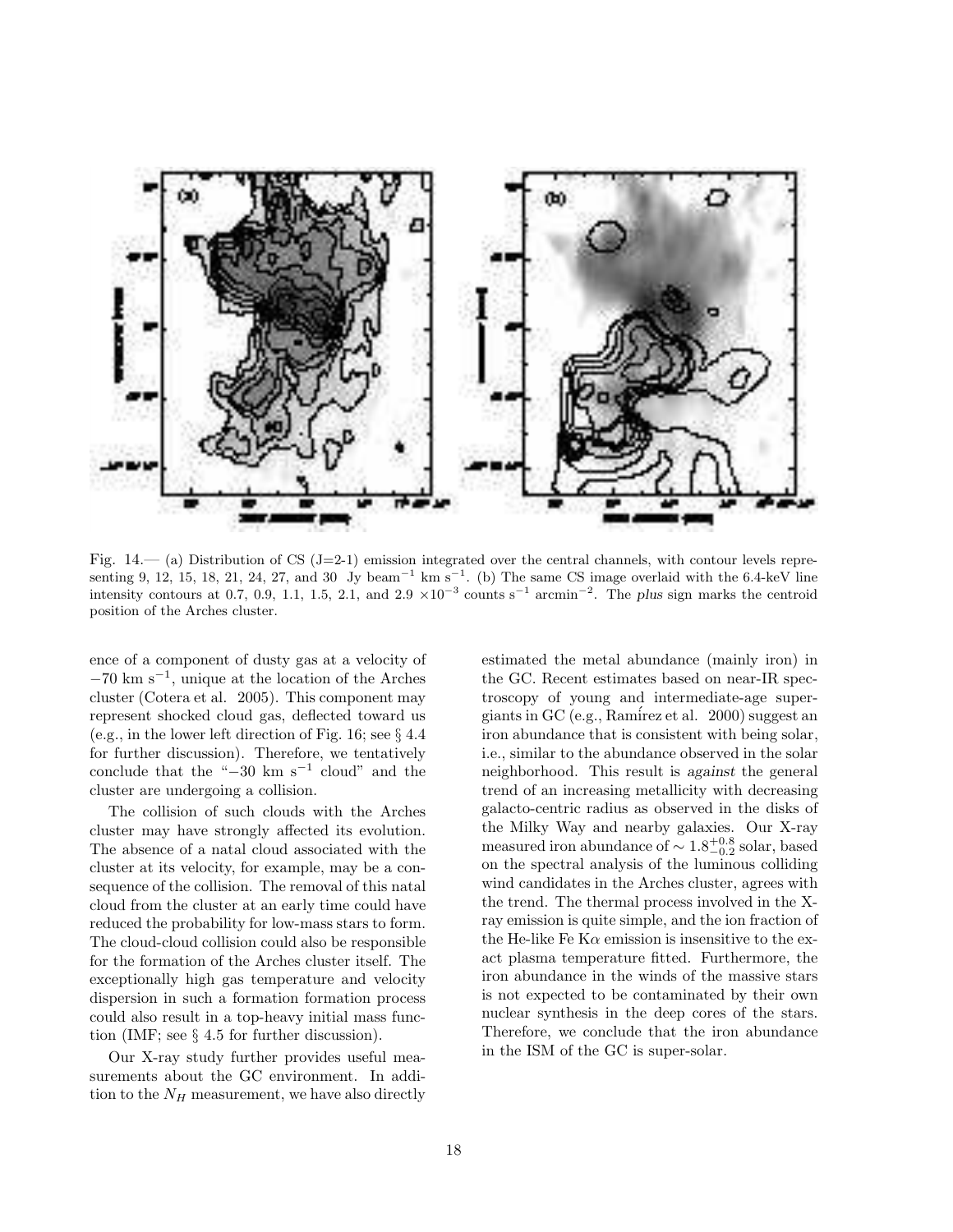#### 4.2. Nature of Discrete X-ray Sources

As shown in § 3.1, our analysis confirms a relatively flat source NFR in the region of the Arches and Quintuplet clusters, as indicated first in Muno et al. (2006). Our obtained power law slope  $(\alpha = 1.26^{+0.14}_{-0.13}; 90\%$  confidence) is flatter than those in the deep observations of Sgr B2  $(1.7\pm0.2)$ and Sgr A<sup>\*</sup>  $(1.4\pm0.1)$  as well as the  $2^{\circ} \times 0.8$  shallow survey  $(1.5 \pm 0.1)$ . The implied over-population of relatively bright X-ray sources is clearly related to the presence of the two clusters.

The discrete X-ray sources in the core of the clusters are unlikely due to emission from individual normal massive stars or even binaries. The X-ray emission from such a star/binary can be characterized typically by an optically-thin thermal plasma with a temperature of  $\sim 0.6$  keV and a luminosity following the empirical relation  $\frac{L_X}{L_{bol}} \sim 10^{-7}$ , where  $L_{bol}$  is the bolometric luminosity. Thus the emission is too soft and faint to be observed from the GC. Even the Pistol star near the core of the Quintuplet cluser (Fig. 2d) is not detected as an X-ray source. The star is a luminous blue variable with  $L_{bol} \gtrsim 10^{6.6} L_{\odot}$  and has an extinction of  $A_K \approx 3.2$ , corresponding to  $N_H \approx 5.1 \times 10^{22}$  cm<sup>-2</sup>. Assuming the MEKAL thermal plasma with a temperature of 0.6 keV, we estimate that the  $3\sigma$  upper limit to the 0.3-8 keV luminosity is  $3 \times 10^{33}$  ergs s<sup>-1</sup>, consistent with  $L_x/L_{bol} \sim 10^{-7}$ .

Most likely, the luminous X-ray sources associated with the Arches cluster represent colliding stellar winds in massive star close binaries. The characteristic shock temperature of a colliding wind is

$$
T \simeq (3 \times 10^7 \text{ K}) v_{w,3}^2,\tag{3}
$$

where  $v_{w,3}$  is the relative colliding wind velocity in units of  $10^3$  km s<sup>-1</sup>. Well-known examples of such systems are WR11 (kT $\approx 4.3$  keV,  $L_X \sim 8 \times 10^{33} \text{ ergs s}^{-1}$ ; Schild et al. 2004) and WR140 (kT≈ 3 keV,  $L_X \sim 2 \times 10^{33}$  ergs s<sup>-1</sup>; Zhekov et al. 2000). Clearly, the expected temperatures are similar to the measured values for the sources in the Arches cluster, although their luminosities seem to be substantially higher than those confirmed colliding wind systems, which all have  $L_X < 1 \times 10^{34}$  ergs s<sup>-1</sup> (e.g., Oskinova 2005). The unusually high X-ray luminosities of the colliding wind systems may be related to the compactness of the Arches cluster, in which very close binaries may form dynamically.

In contrast, the X-ray sources in the Quintuplet cluster are probably typical colliding wind systems. They all have individual  $L_X$  in the range of  $(0.2 - 3) \times 10^{33}$  ergs s<sup>-1</sup> as well as the hard X-ray spectra with the 6.7-keV emission line, as expected.

While only relatively luminous X-ray sources are detected individually, sources below our detection limit are hidden in the "diffuse" emission. Indeed, the diffuse emission in the cores of the Arches and Quintuplet clusters shows a general correlation with their stellar distributions (Fig. 15). Thus, relatively faint colliding wind binaries could significantly contribute to the emission. But the bulk of the diffuse X-ray emission in outer regions of the clusters may have different origins for several reasons. First, the emission extends much further away from the cluster cores than the stellar light distributions (Fig. 15). Second, the spectrum of the diffuse emission is harder than that of the discrete sources. Third, the emission in the outer region of the Arches cluster mainly exhibits the 6.4-keV line, inconsistent with the the colliding wind interpretation.

# 4.3. Cluster Winds

In addition to colliding winds in individual massive star binaries, the collision among stellar winds collectively becomes important in a compact cluster such as the Arches. The collision results in the thermalization of the stellar winds and their subsequent merging into a so-called cluster wind. Various 1-D models and 3-D hydrodynamic simulations have been carried out on cluster winds (Raga et al. 2001; Stevens & Hartwell 2003; Rockefeller et al. 2005). Within the uncertainties of such model parameters as overall stellar wind velocities and mass loss rates, simulated cluster winds are shown to explain the luminosities of diffuse X-ray emission from several star clusters (e.g., Stevens & Hartwell 2003; Rockefeller et al. 2005); but little detailed comparison has yet been performed.

Fig. 15 compares the radial diffuse X-ray intensity profiles from the 3-D hydro-dynamical simulations, carried out specifically for the Arches and Quintuplet clusters, approximately accounting for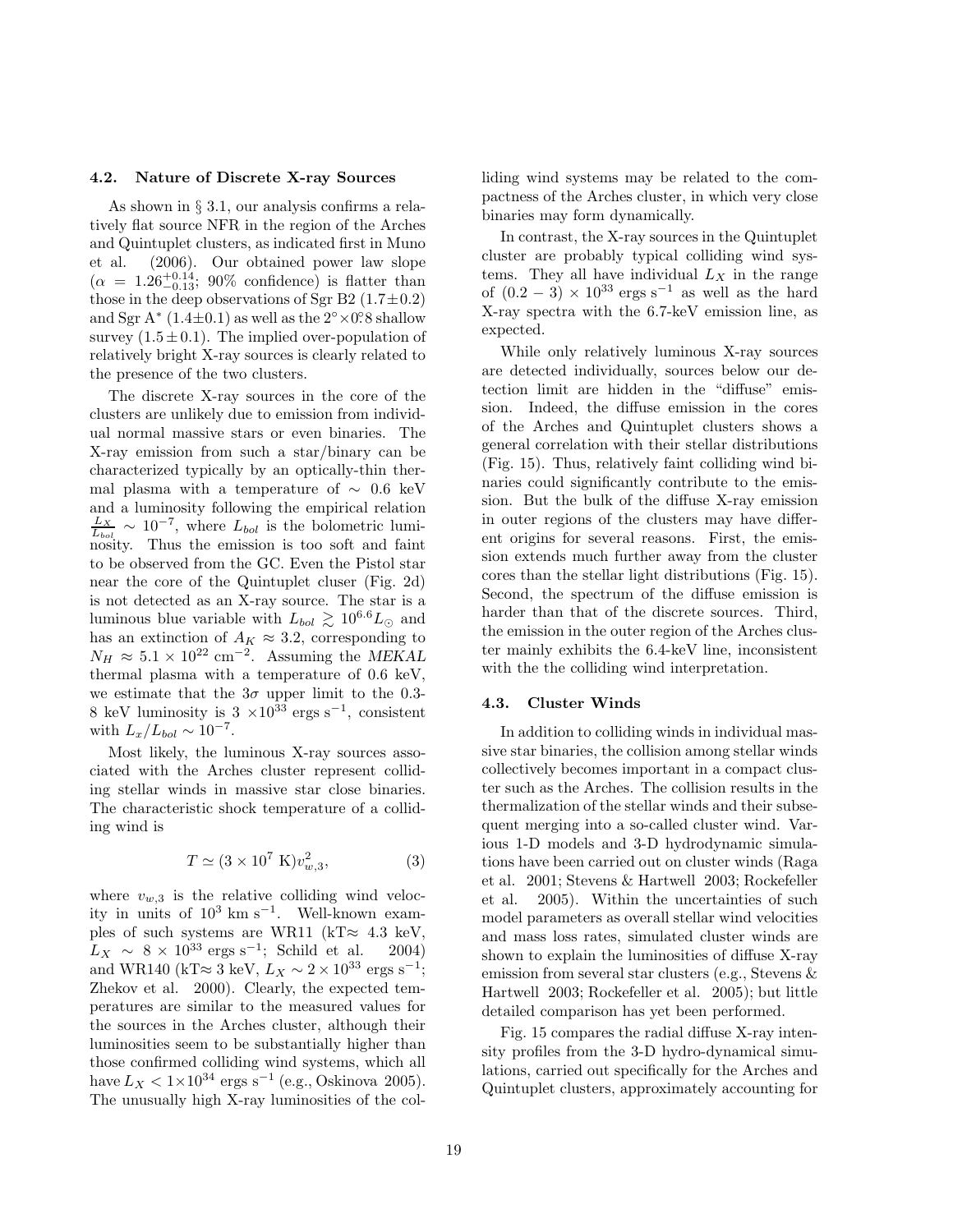

Fig. 15.— Radial ACIS-I 1-9 keV intensity profiles (crosses with  $1\sigma$  error bars) around the Arches (a) and Quintuplet (b) clusters, compared with the respective NICMOS F205W stellar light distributions (connected triangles). The cluster wind predictions are shown approximately as the solid line from 3-D simulations for the "standard" stellar wind mass-loss rates of the two clusters (Rockefeller et al. 2005).

the discrete positions of massive stars and their individual stellar wind properties (Rockefeller et al. 2005). For the Quintuplet, the cluster wind could account for  $\sim 1/4 - 1/3$  of the observed diffuse Xray emission. For the Arches, which is much more compact, the simulated profile gives a reasonably good match to our measured distribution of the diffuse X-ray intensity within  $\sim 10''$ , but is too steep to explain the emission at larger radii. The flattening of the observed intensity distribution in the radius range of  $\sim 10''$  to  $\lesssim 15''$ ) may arise from the reverse shock heating and confinement of the wind. At larger radii, the overall diffuse Xray enhancement demonstrates a bow shock morphology and is prominent in the Fe K $\alpha$  6.4-keV line emission  $(\S$  3.2.2), inconsistent with the expectation for the cluster wind interpretation (see below). Therefore, the cluster wind may be important in the core, but not in the outer region of the Arches cluster.

The complexity of the diffuse X-ray emission from the Arches cluster probably reflects its interaction with the CS cloud. Both the morphology of the diffuse X-ray emission, particularly the elongation of the 6.7-keV line emission, and the extinction deficit distribution indicate that the motion of the cluster relative to the cloud is from East to West in the sky. Because of their supersonic relative motion, a bow-shock is expected to form around the cluster. Fig. 16 illustrates this simpleminded scenario for the interaction, although the true situation is certainly more complicated.

Following van Buren & McCray (1988), we can estimate from the ram-pressure balance the characteristic radius of the reverse shock in the cluster wind as

$$
r_s = (0.7 \text{ pc}) \dot{M}_{w,-4}^{1/2} v_{w,3}^{1/2} v_{r,2}^{-1} n_{a,2}^{-1/2}, \qquad (4)
$$

where  $\dot{M}_{w,-4}$  is the mass-loss rate of the cluster wind (in units of  $10^{-4}M_{\odot}$ ),  $v_{r,2}$  is the relative velocity between the cluster and the cloud  $(10^2 \text{ km s}^{-1})$ , and  $n_{a,2}$  is the gas density in the colliding cloud  $(10^2 \text{ cm}^{-3})$ . Because the contact discontinuity has a scale  $l_c \sim 1.5r_s$ , we can estimate the volume of shocked wind materials as  $V \sim \frac{4\pi}{3}(1 - 1/1.5^3)l_c^3$ . Assuming that this volume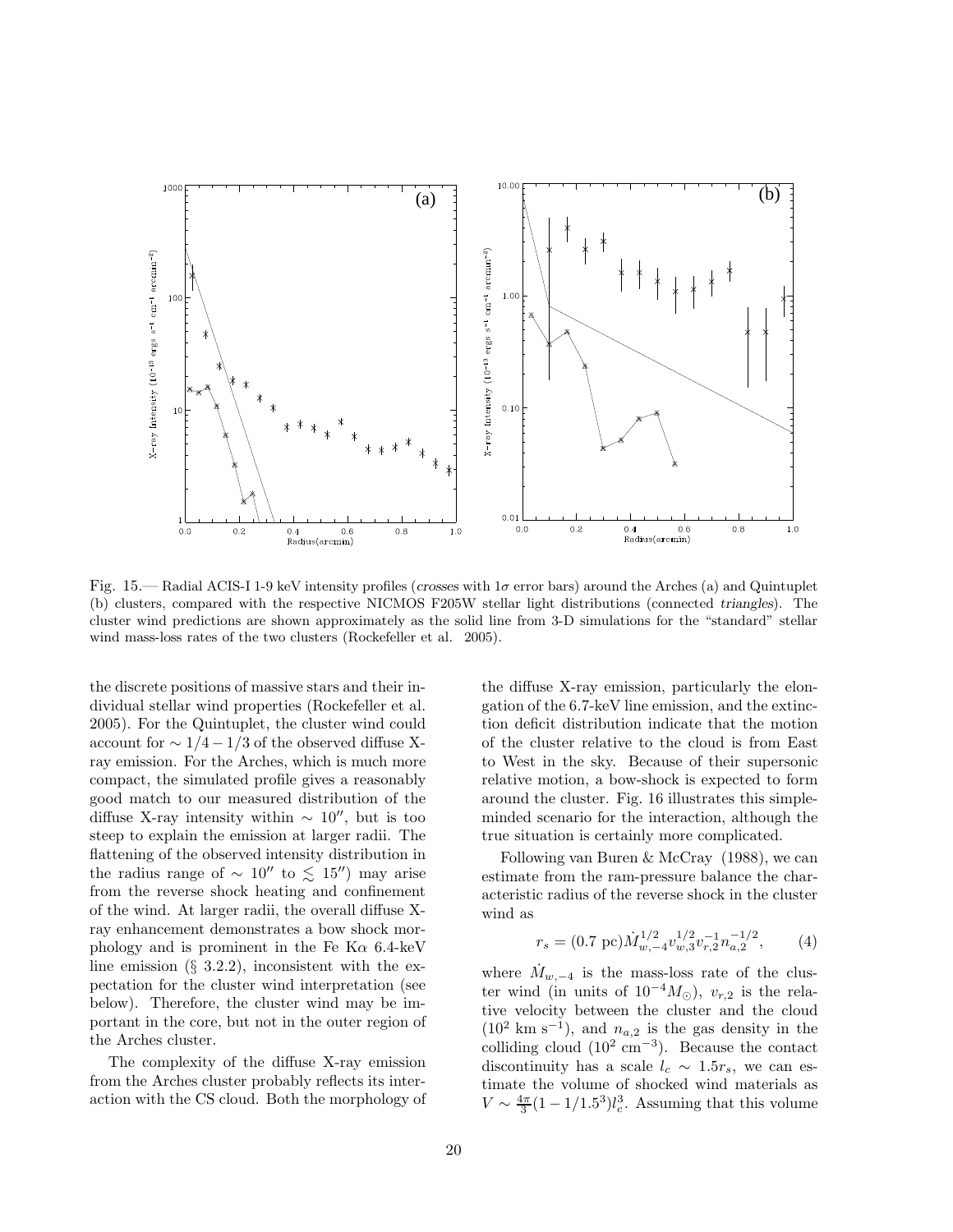corresponds to the 6.7-keV line plume, which has a radius  $l_c \sim 0.6$  pc (15″) and we can infer  $n_e \sim$ 5 cm−<sup>3</sup> from the integrated emission measure of the central plume,  $IEM \sim 16 \text{ cm}^{-6} \text{ pc}^3$  (the MEKAL fit in Table 4). The ram-pressure balance also gives the density of the shocked ambient gas  $n_a \sim \frac{n_e}{4} (\frac{v_w}{v_r})^2 \sim (1.3 \times 10^2 \text{ cm}^{-3}) v_{w,3}^2 v_{r,2}^{-2}$ . This, together with Eq. 4, gives  $\dot{M} \sim (1 \times 10^{-4} M_{\odot}) v_{w.3}$ .

The above inferred  $n_a$  and  $\dot{M}$  values depend on  $v_w$ , which may be quite uncertain. In particular, the near-IR spectroscopic estimate of stellar winds may have significantly underestimated  $v_w$ as possible low-emissivity winds in the line profiles were not taken into account (Cotera et al. 1996), i.e., the wind terminal velocity could be considerably higher than  $1 \times 10^3$  km s<sup>-1</sup>. Nevertheless, the above inferred mass-loss rate still appears substantially smaller (by a factor of up to ∼ 10) than the current estimates based on radio continuum estimates (e.g., Lang et al. 2005). Such estimates may be very uncertain (e.g., Rockefeller et al. 2005), particularly for binaries with strong wind-wind interaction. The relatively small  $n_a$  value is consistent with the weak CS emission from the ambient gas, probably representing the inter-clump medium of the colliding cloud.

While the shocked cluster wind should be constantly flowing out from the bow shock at a velocity comparable to the sound velocity  $c_s \sim (8 \times 10^2 \text{ km s}^{-1})v_{w,3}$ , we can also estimate the ionization time scale as  $\tau \sim n_e l_c/c_s \sim$  $(1 \times 10^{11} \text{ cm}^{-3} \text{ s})v_{w,3}^{-1}$ , which is much too large to explain the 6.4-keV line emission with an NEI plasma, but is consistent with that inferred from the spectrum of the central plume  $(\S 3.2.2)$ . Therefore, the observed size and shape of the 6.7-keV line plume (Fig. 10), at least qualitatively, match the predictions of this simple bow shock interpretation, within the uncertainties of the relevant parameters.

#### 4.4. Origin of the 6.4-keV line emission

The above discussion indicates that the 6.4-keV line emission associated with the Arches cluster is unlikely due to an NEI process. We thus consider the possible origin of the line emission as the filling of iron K-shell vacancies produced by either ionizing radiation with photon energies  $> 7.1 \text{ keV}$ or collision with low-energy cosmic-ray electrons (LECRe; Valinia et al. 2000). The fluorescent line emission and Thompson continuum scattering seem to give a reasonable good explanation for those most prominent 6.4-keV enhancements associated with well-known giant molecular clouds such as Sgr B2 and Sgr C in the GC (Koyama et al. 1996; Cramphorn et al. 2002; Revnivtsev et al. 2004). This explanation requires the presence of a luminous X-ray source with a spectrum consistent with the observed power law continuum with a photon index of  $\Gamma \approx 1.8$ . Because such a source is currently not present in the GC, the observed emission is proposed to be the reflection of past Sgr A<sup>\*</sup>, with an X-ray luminosity of  $\gtrsim 10^{39}$  ergs s<sup>-1</sup>, about a few hundreds years ago.

However, the fluorescence interpretation has difficulties in accounting for the 6.4-keV line emission regions closer to Sgr A\*. A comparison of the CS emission and the diffuse 6.4-keV line intensity does not show a peak-to-peak correlation, which should be expected because the gas traced by the CS emission is expected to be optically thin to the iron ionizing radiation (Wang 2003). As shown in § 3.4, the detailed correlation is also absent in the Arches CS cloud. This difficulty may be avoided, if the CS emission does not trace well the actual gas distribution (e.g., due to the destruction of the molecule by the strong UV radiation from the Arches cluster). Even in this case, however, the gas column density of the cloud cannot be much greater than  $\delta N_H \sim 10^{22}$  cm<sup>-2</sup>, constrained by both the X-ray absorption and the near-IR extinction distribution (§ 4.1). Following Sunyaev et al. (1998), we estimate the required X-ray luminosity of Sgr A\* to produce the detected 6.4-keV line intensity of the Arches (Fig. 14) as

$$
L_X = (4 \times 10^{39} \text{ ergs s}^{-1}) (d/27 \text{ pc})^2 (\delta N_H / 10^{22} \text{ cm}^{-2})^{-1},
$$
  
(5)

where we have assumed the iron abundance to be  $2 \times$  solar and have scaled the distance  $(d)$  between the cloud and Sgr  $A^*$  to be their projected separation in the sky, corresponding a light travel time of only about 90 years. Of course, the actual distance is likely to be greater, and the required  $L_X$ should then be higher. This common interpretation of the 6.4-keV line enhancement and those associated with Sgr B2 and Sgr C, though difficult to rule out completely, would not explain the apparent position coincidence between the cloud and the cluster.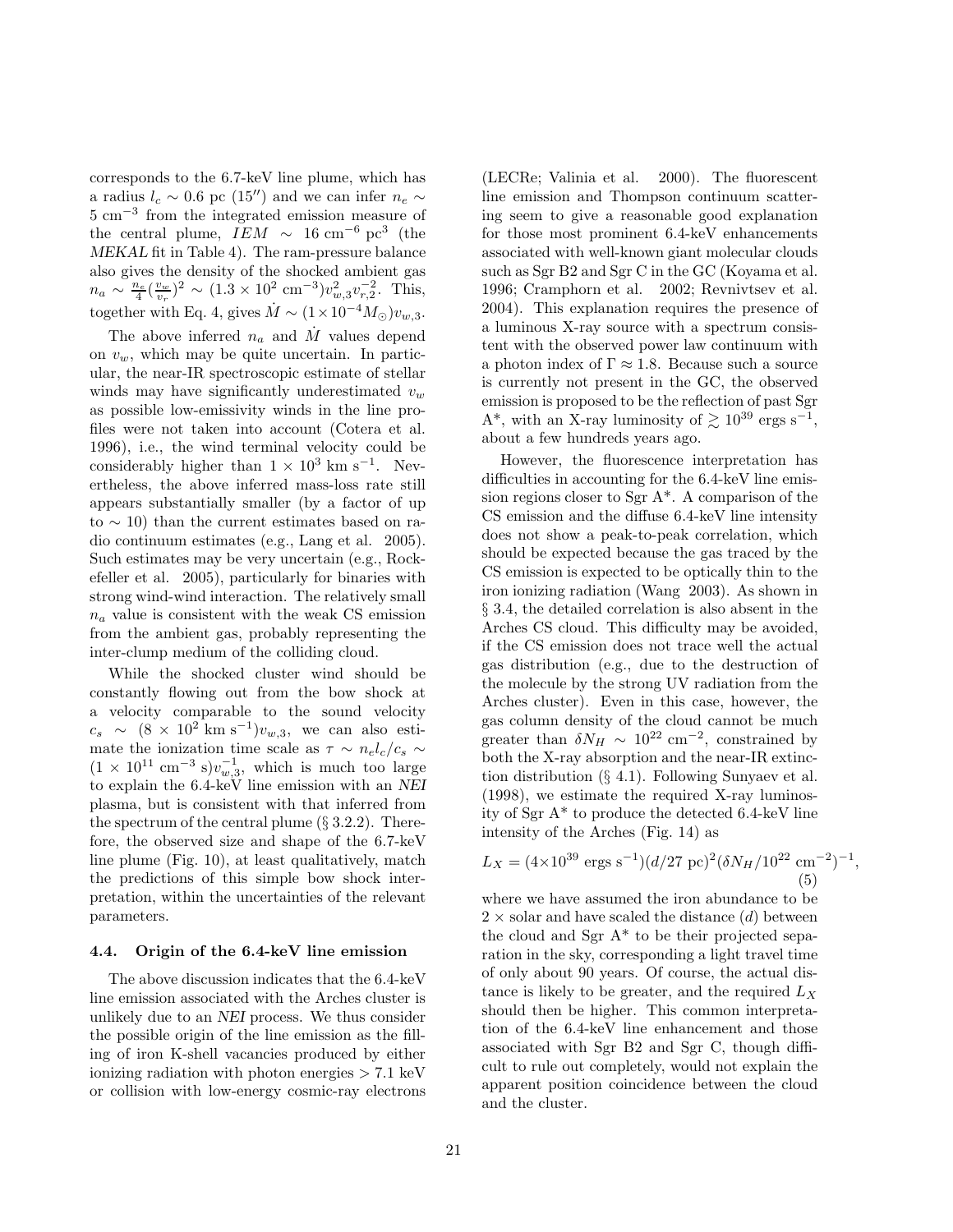Alternatively, one may consider the Arches cluster as the origin of the hard X-rays. But this possibility can be easily dismissed because of the absence of the 6.7-keV line (which is strong in both the point-like sources and in the cluster core) in the 6.4-keV line enhancement. Furthermore, the observed X-ray luminosity of the cluster is more than a factor of  $10^2$  short of what is required for the fluorescence interpretation.

A more plausible scenario for the Arches 6.4 keV line enhancement is the LECRe-induced Fe K-shell vacancy filling (Valinia et al. 2000). In this scenario, the continuum is due to the bremsstrahlung radiation of the LECRe. The expected power-law photon index of the continuum is 1.3-1.4 over the range of 1-10 keV, consistent with our measured value of the SE extension (Table 4). The LECRe may be produced in strong shocks that are present within the Arches cluster and in both the forward bow shock and the reverse-shock in the cluster wind (see the discussion above). For example, Bykov et al. (2000) have shown that a shock of velocity  $\gtrsim 10^2$  km s<sup>-1</sup> into a molecular cloud, accompanied by magneto-hydrodynamic turbulence, can provide a spatially inhomogeneous distribution of nonthermal LECRe. Yusef-Zadeh et al. (2003) have further presented observational evidence for nonthermal diffuse radio emission from the Arches cluster and have suggested that colliding wind shocks may generate the responsible relativistic particles. The diffuse X-ray enhancement has a bow-shock morphology and is presumably linked to the site of particle acceleration. But, because of particle diffusion and gas flow, one does not expect a peak-to-peak correlation of the Xray emission with the CS emission from the colliding cloud. Following Yusef-Zadeh et al. (2002a), we estimate the LECRe energy density required to produce the observed 6.4-keV line intensity. If the shocked gas density is  $\sim 10^3$  cm<sup>-3</sup>, the required energy density is then  $\sim 6 \times 10^3$  eV cm<sup>-3</sup>, substantially greater than the value  $0.2 \text{ eV cm}^{-3}$ from averaging over the Galactic ridge (Valinia et al. 2000). But the implied pressure inside the bow shock can still be balanced by the high rampressure  $(\sim 2 \times 10^{-8} v_{r,2}^2 n_{a,2} \text{ dyn cm}^{-2})$  of the collision between the cluster wind and the CS cloud. In short, the bow shock provides a plausible interpretation of the distinct spatial and spectral

properties of the diffuse X-ray emission around the cluster and its physical relationship to the CS cloud.



Fig. 16.— An illustration of the proposed clustercloud collision scenario for the Arches. The shocked cloud gas is partly traced by the CS and 6.4-keV lines (Fig. 14), whereas the shocked cluster wind plasma near the cluster is by the 6.7-keV line (Fig. 10).

Finally, we consider the possibility that the 6.4 keV line enhancement represents the reprocessed X-rays from numerous discrete and faint sources embedded around the Arches cluster. A natural candidate for such sources might be low-mass premain sequence young stellar objects (YSOs). But they are in general not known to emit strong 6.4 keV line emission. In the Orion nebula, for example, the line emission is detected from only a few YSOs and with EWs less than 300 keV. Therefore, YSOs are probably not a significant contributor to the 6.4-keV line enhancement.

#### 4.5. YSO population and stellar IMF

The overall luminosity of the diffuse X-ray emission provides a fundamental limit to the population of YSOs and hence the IMF of the Arches and Quintuplet clusters. YSOs in the mass range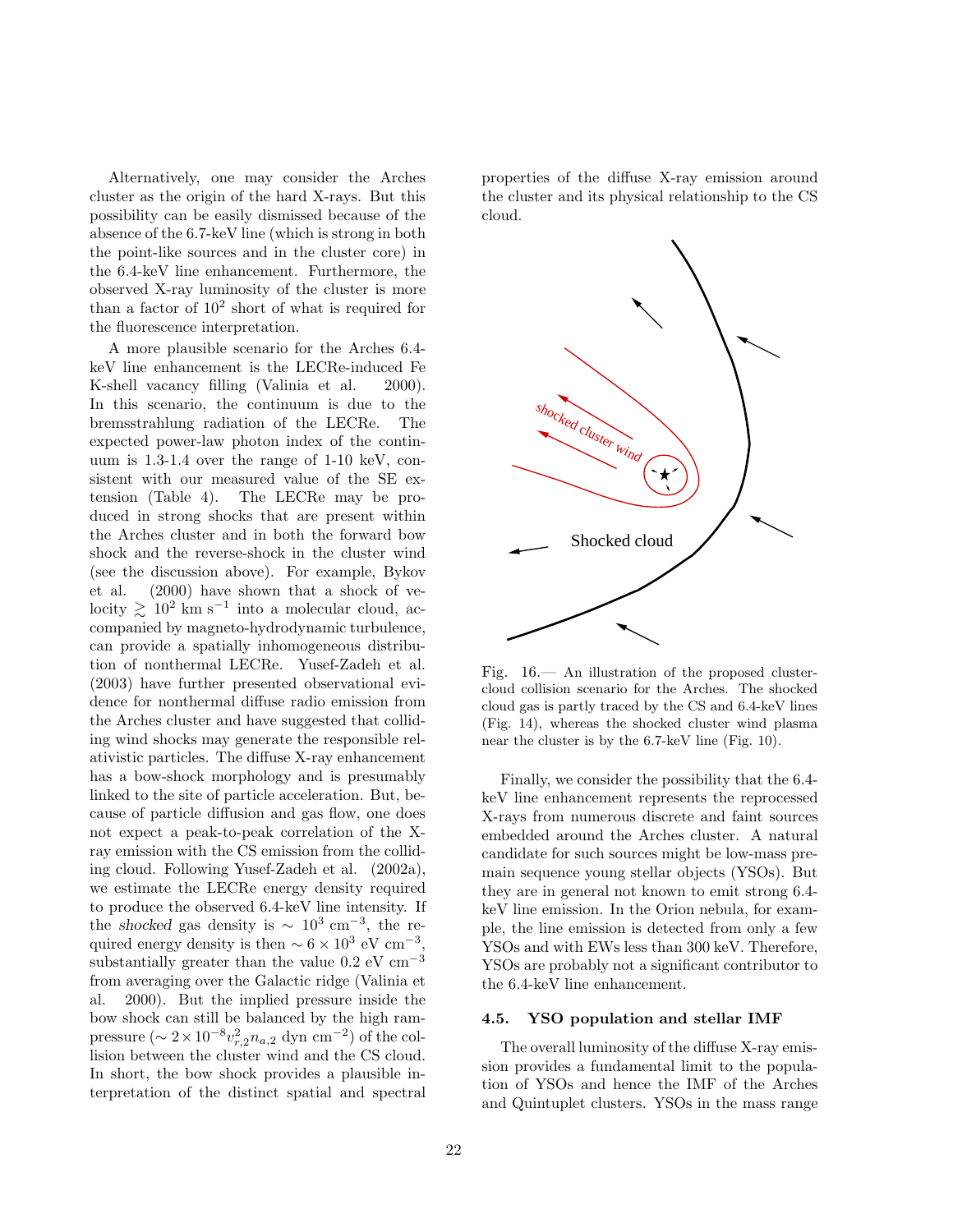of  $(0.3-3)M_{\odot}$  typically have large  $L_X/L_{bol}$  ratios and hard X-ray spectra. Most importantly, they can be numerous, as shown in the Chandra Orion Ultra-deep Project (Feigelson et al. 2005). Though with a mean 2-8 keV luminosity of only  $\sim 1.2 \times 10^{30}$  ergs s<sup>-1</sup> per star, YSOs collectively account for about 75% of the luminosity of the Orion nebula, the IMF of which is consistent with the standard Miller & Scalo (1979; MS hereafter), based on the work by Hillenbrand (1997). If the clusters in the GC have a similar IMF, YSOs should then be equally important.

At the GC, typical YSOs cannot be detected individually, but can be constrained collectively in Chandra observations. Based on the diffuse X-ray intensity observed around Sgr A\*, Nayakshin et al. (2005) find that the population of YSOs in the GC cluster is extremely small. They conclude that it cannot be a remnant of a massive star cluster, originated at several tens of parsecs away from Sgr A\* and then dynamically spiralled in, and is thus most likely formed in situ in a self-gravitating circum-nuclear disk and with a top heavy IMF. While star formation around a super-massive black hole represents an extreme, it is clearly important to examine the IMF of the Arches and Quintuplet clusters in the general environment of the GC.

We find a similar deficiency of YSOs in Arches and Quintuplet clusters, which places important constraints on their IMF. Existing near-IR studies have provided estimates on the present-day MF of stars with masses greater than a few solar masses in the core of the Arches cluster; MF measurements in outer regions are difficult because of severe confusion with field stars. Fig. 17 shows the MF within  $r < 0.4$  pc of the Arches cluster (Stolte et al. 2005), compared with various predictions of YSOs. The standard MS IMF, normalized with the number of stars in the mass range of  $M > 60$  M<sub>☉</sub>, predicts at least  $2 \times 10^5$  YSOs. Using our measurements of the diffuse X-ray emission, we can directly get an upper limit to the population of YSOs over the entire cluster  $(r < 2.5)$ pc). We assume that the mean X-ray luminosity of the YSOs in the Arches cluster to be the same as that in the Orion nebula, because of their similar ages. As is shown above, much of the diffuse X-ray emission, though difficult to quantify, likely has other origins (e.g., cluster winds) to account

for the prominent iron  $K\alpha$  lines. Therefore, the use of the total 2-8 keV diffuse X-ray luminosity of  $2 \times 10^{34}$  ergs s<sup>-1</sup> (Table 4) gives the upper limit as  $2 \times 10^4$  YSOs, which is a factor of 10 smaller than the above prediction from the MS IMF. The actual discrepancy should be substantially larger. We have neglected the mass loss in the stellar evolution, which is important for the massive stars. Considering the mass loss, the number of stars in the above initial mass range, hence the normalization of the IMF, would be greater. The number of cluster stars in the region of  $r = 0.4-2.5$  pc is also not included, though difficult to fully quantify; for example, there are 77 stars with  $M > 40 M_{\odot}$  in the radius  $r < 0.6$  pc (Figer et al. 1999b), compared to about 48 in the same mass range of the MF obtained by Stolte et al.  $(2005)$  for  $r < 0.4$ pc.



Fig. 17.— Present-day MF as obtained by Stolte et al. (2005) in the  $r < 0.4$  pc core of the Arches cluster, compared with the power law  $(\propto M^{\Gamma})$ , where  $\Gamma = -0.86$ ; dashed curve) fitted in the 6-60 M<sub>☉</sub> range (Stolte et al. 2005)) and the MS half-Gaussian (dotdashed line), normalized to the number of stars in the mass range of  $> 60$  M<sub>☉</sub>. The X-ray-inferred upper limit to the number of YSOs  $(0.3-3 M_{\odot})$  in the entire cluster is marked as the bar with the arrow. The MF at  $M \lesssim 6$  M<sub>☉</sub> may be significantly contaminated by field stars (Stolte et al. 2005).

An extrapolation of a power law fit in the mass range of 6-60  $M_{\odot}$ , as obtained by Stolte et al. (2005), is consistent with the X-ray-inferred number of YSOs (Fig. 17). But, Stolte et al. (2005) shows that the MF steepens with radius. This steepening is expected as a result of the dynamic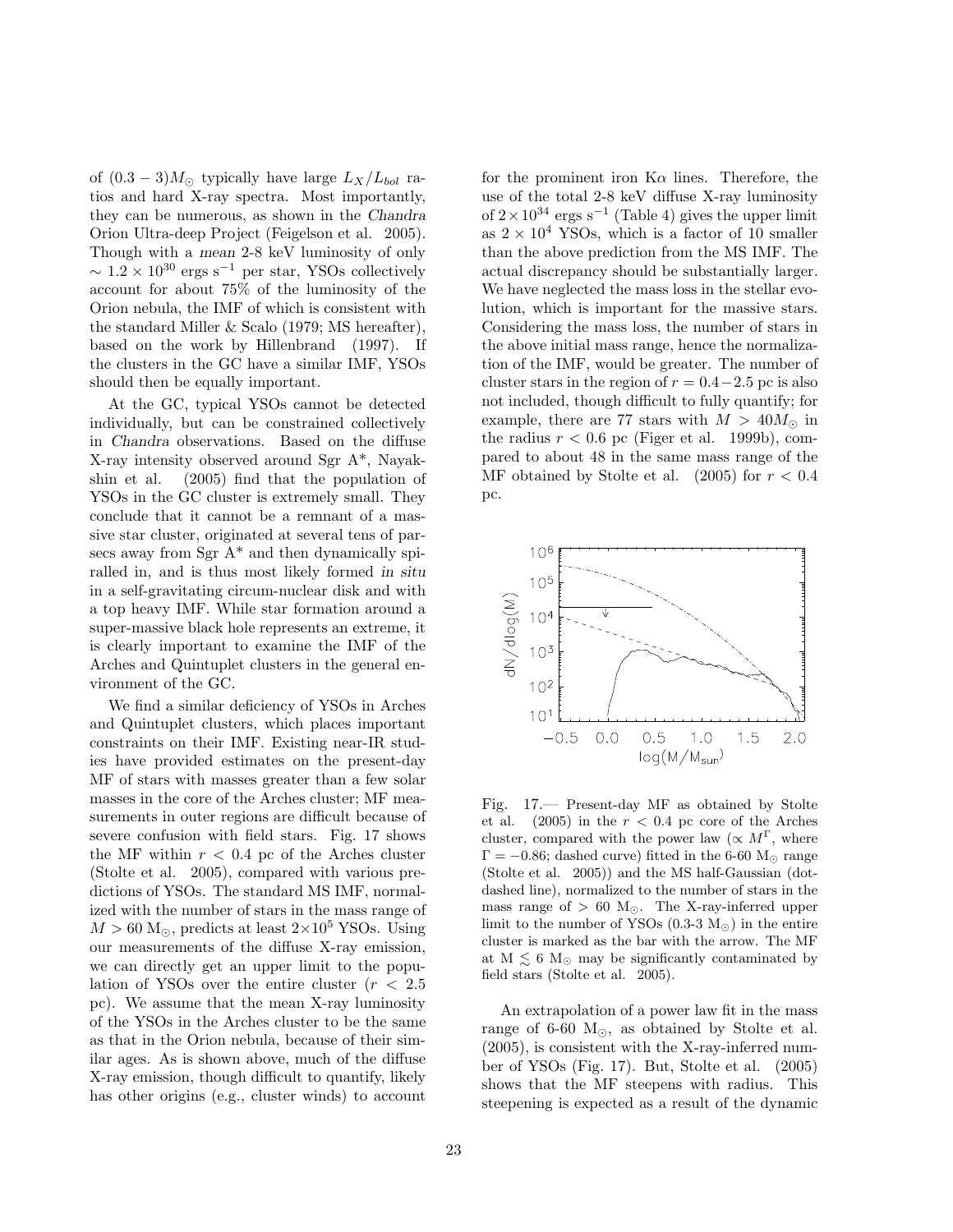mass segregation of stars in the cluster core (Kim et al. 2002; Portegies Zwart et al. 2002). Furthermore, mergers among stars may also be important in flattening the MF toward the cluster core. Therefore, the MF of the entire cluster, including the region in  $r = 0.4 - 2.5$  pc, is likely to be steeper. If this is the case, a turnover in the MF (e.g., at  $\sim 6$  M<sub>☉</sub>, as indicated in the study of Stolte et al. (2005), may indeed be required to explain the X-ray-inferred upper limit on the overall YSO population in the Arches cluster.

Similarly, we can constrain the YSO population in the Quintuplet cluster. There are 30 stars with masses larger than 20  $M_{\odot}$  within  $r = 25''$  (1 pc) of the Quintuplet cluster (Figer et al. 1999a). Assuming the MS IMF would predict a total number of YSOs to be at least  $2 \times 10^4$ . These YSOs would have a 2-8 keV luminosity of  $\sim 1 \times 10^{34}$  ergs s<sup>-1</sup>, accounting for the weak dependence of the mean X-ray luminosity on the cluster age (a factor of 1.6; Preibisch et al. 2005). This predicted value is a factor of 5 greater than our measured total diffuse X-ray luminosity of  $2 \times 10^{33}$  ergs s<sup>-1</sup> within  $\sim 1'$  of the Arches2 cluster (§ 3.2.2).

# 5. Summary

We have presented a deep Chandra ACIS-I observation of the Arches and Quintuplet clusters. This observation, complemented by a highresolution OVRO mapping of a CS cloud accompanied with the Arches cluster, allows for an indepth study of the high-energy phenomena and processes in these two clusters and their interplay with the GC environment. The main results of our study are as follows:

• Point-like X-ray sources in the Chandra observation are detected down to a detection limit of  $\sim 5 \times 10^{31}$  ergs s<sup>-1</sup> in the 1-9 keV band. This list should contain all significant massive colliding wind binaries in the ACIS-I field. The superb Chandra positioning of these sources allow for identifications of multi-wavelength counterparts. We consider those sources best-detected in the 1- 9 keV band to be likely located in the GC, whereas those sources preferentially detected in the 1-4 keV or 4-9 keV band are good candidates for foreground stars or extragalactic AGNs. In particular, we estimate that the

AGN contribution is on the order of only a few % of all our detected X-ray sources.

- The X-ray source number-flux relation of the Arches and Quintuplet cluster region can be characterized by a power law  $N(< S)$  =  $N_0(S/S_0)^{-\alpha}$ , where  $N_0 = 0.14$  sources arcmin<sup>-2</sup>,  $\alpha = 1.26_{-0.13}^{+0.14}$ , and  $S_0 = 3 \times 10^{-6}$  ph cm<sup>-2</sup> s<sup>-1</sup>, equivalent to  $6 \times 10^{-14}$  ergs cm<sup>-2</sup> s<sup>-1</sup>, in the 0.5-8 keV band. This relation is significantly flatter than those determined in other regions of the GC (Muno et al. 2006), apparently due to the presence of a massive star-related population of relatively bright X-ray sources.
- The three bright point-like X-ray sources in the core of the Arches cluster show remarkably similar spectra, which can all be characterized by an optically-thin thermal plasma with a temperature of  $\sim 1.8 - 2.5$ keV, a metal abundance of  $\sim 1.8_{-0.2}^{+0.8}$  solar, and a foreground absorption of  $7.7^{+0.8}_{-0.8}\times10^{22}$ cm<sup>−</sup><sup>2</sup> . The 0.3-8 keV luminosities of the sources are in the range of  $(5 - 11) \times 10^{33}$ ergs s<sup>−</sup><sup>1</sup> . The sources have near-IR counterparts as late-type WN stars, which tend to have massive and fast stellar winds. Therefore, the sources likely represent the extreme examples of colliding stellar wind binaries. The measured super-solar metal (iron) abundance is consistent with other X-ray measurements of thermal hot plasma in the GC environment.
- The X-ray sources in the core of the older and looser Quintuplet cluster are substantially dimmer and show more diverse spectral characteristics. QX1, with a soft spectrum, is clearly a foreground star, whereas QX4, with a very hard X-ray spectrum, but without a near-IR counterpart, could be either a background AGN or a strongly obscured stellar object. The remaining two (QX2 and QX3) are probably colliding wind binary systems, albeit less energetic than those in the Arches cluster. The Pistol star, despite of its enormous bolometric luminosity, is not detected with a  $3\sigma$  upper limit to the 0.3-8 keV luminosity as  $3\times10^{33}$ ergs s<sup>−</sup><sup>1</sup> , consistent with the norminal relation  $L_x/L_{bol} \sim 10^{-7}$ .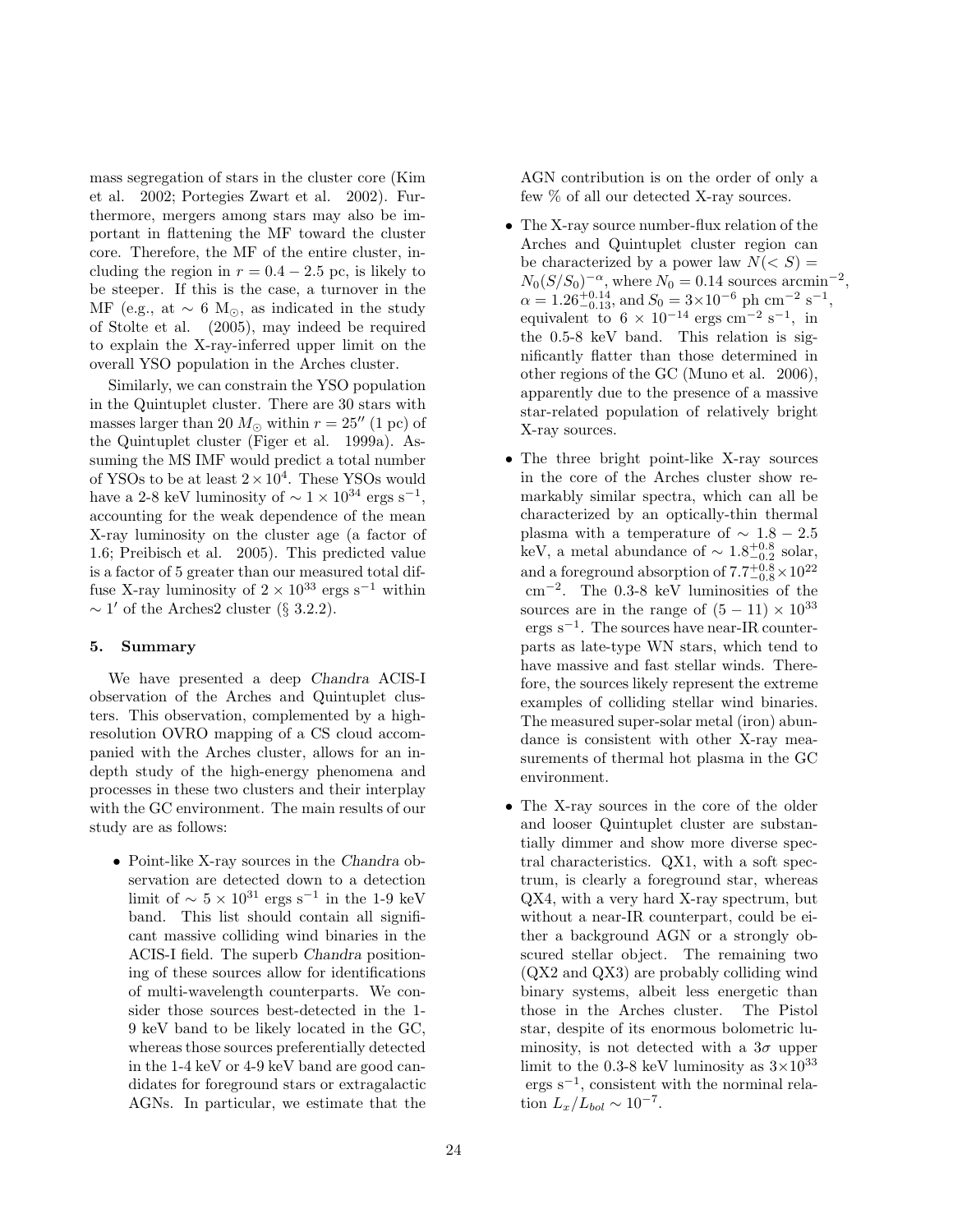- Diffuse X-ray emission from both Arches and Quintuplet clusters are unambiguously detected. The emission is substantially more extended than the stellar distributions. The emission in the core region of Arches ( $r \lesssim$ 0.6 pc) has a 2-8 keV luminosity of  $4 \times$  $10^{33}$  ergs s<sup>-1</sup>, a steep radial intensity decline, and a hard spectrum with a strong highly-ionized Fe K $\alpha$  line. These properties are consistent with the cluster wind interpretation.
- The diffuse X-ray emission outside the Arches core, however, has a relatively flat and non-axis-symmetric spatial distribution. The spectrum of the emission shows a distinct 6.4-keV line with an EW of  $\sim 1.4$  keV. This line cannot be explained by the fluorescence of the Arches cluster X-ray emission and is probably due to the collision of lowenergy cosmic-ray electrons with neutral or weakly ionized irons in a bow shock, which results from the supersonic motion of the cluster relative to the CS cloud.
- The diffuse X-ray emission from the Quintuplet cluster  $(L_X \sim 2 \times 10^{33} \text{ ergs s}^{-1})$ is about a factor of 10 lower than from the Arches cluster and can be naturally explained by the cluster wind and a limited number of low-mass pre-main sequence YSOs.
- There appears to be a general deficiency of YSOs in the two clusters, relative to the prediction from the standard Miller & Scalo IMF. Compared with the X-ray emission from young stars in the Orion nebula, our observed total diffuse X-ray luminosities from the Arches and Quintuplet clusters suggest that they contain no more than  $2 \times 10^4$ and  $3 \times 10^3$  YSOs. These numbers are a factor of 10 and 5 smaller than what would be expected from the IMF and the massive star popluations observed in the cores of the two clusters. One possibility is that the IMF indeed flattens at intermediate masses, as indicated in a near-IR study of the inner regions of the Arches cluster (Stolte et al. 2005).
- The CS molecular cloud appears to be colliding with the Arches cluster at a relative ve-

locity of  $\geq 120$  km s<sup>-1</sup>, explaining the bow shock morphology of the associated diffuse X-ray emission and its weak correlation with the CS  $(J = 2-1)$  line intensity as well as the near-IR extinction distribution and possibly the abnormal kinematics of the dusty gas in the field. Such collisions may be responsible for removing the natal clouds of the clusters at their early ages. High-velocity cloudcloud collisions might also initiate the formation of massive stellar clusters, such as the Arches and Arches2, with top-heavy IMFs. These are the effects unique in the Galactic nuclear environment.

We thank D. Figer for sending us near-IR data for comparison and for useful discussion on the Arches cluster, A. Stolte for her comments on the MF determination, and the anonymous referee for useful comments and suggestions. This work is supported by NASA through the grant SAO/CXC GO4-5010X.

# REFERENCES

- Anders, E., & Grevesse, N. 1989, Geochim. Cosmochim. Acta, 53, 197
- Baganoff, F. K., et al. 2001, Nature, 413, 45B
- Bohlin, R. C., Savage, B. D., & Drake, J. F. 1978, ApJ, 224, 132
- Bykov, A. M., Chevalier, R. A., Ellison, D. C., & Uvarov, Y. A. 2000, ApJ, 538, 203
- Cotera, A. S., Erickson, E. F., Colgan, S. W. J., Simpson, J. P., Allen, D. A., & Burton, M. G. 1999, ApJ, 461, 750
- Cotera, A. S., Colgan, S. W. J., Simpson, J. P., & Rubin, R. H. 2005, ApJ, 622, 333
- Cramphorn, C. K., & Sunyaev, R. A. 2002, A&A, 389, 252C
- Ebeling, H., White, D. A., & Rangarajan, F. V. N. 2006, MNRAS, submitted (astro-ph/0601306)
- Feigelson, E., et al. 2002, ApJ, 574, 258
- Feigelson, E. D., et al. 2005, ApJS, 160, 379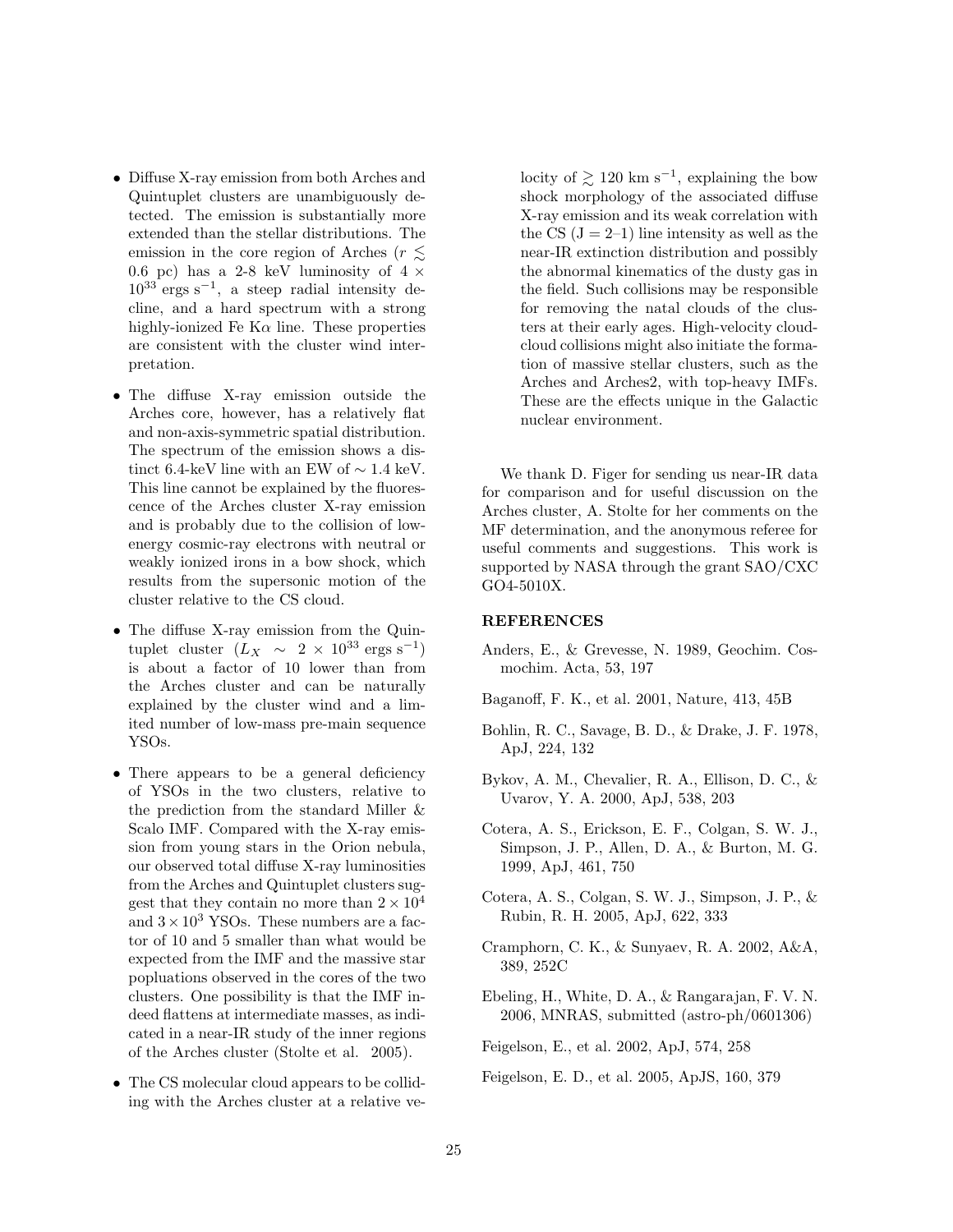- Figer, D. F., Mclean, I. S., & Morris M. 1999, ApJ, 514, 202
- Figer, D., et al. 1999, ApJ, 525, 750
- Figer, D. F., et al. 2002, ApJ, 581, 258
- Figer, D. F., Rich, R. M., Kim, S. S., Morris, M., & Serabyn, E. 2004, ApJ, 601, 319
- Koyama, K, et al. 1996, PASJ, 48, 249
- Gehrels, N. 1986, ApJ, 303, 336
- Genzel, R., et al. 2003, ApJ, 594, 812
- Hillenbrand, L. A. 1997, AJ, 113, 1733
- Kim, S. S., Figer, D. F., Lee, H. M., & Morris, M. 2000, ApJ, 545, 301
- Lang, C. et al. 2001a, AJ, 121, 2181
- Lang, C., et al. 2001b, ApJL, 551, 143
- Lang, C., Goss, W. M., & Morris, M. 2002, AJ, 124, 2677
- Lang, C. C., Johnson, K. E., Goss, W. M., & Rodr´iguez, L. E. 2005, AJ, 130, 2185
- Law, C., & Yusef-Zadeh, F. 2004, ApJ, 611, 858
- Miller, G. E., & Scalo, J. M. 1979, ApJ, 41, 513
- Moretti, A., Campana, S., Lazzati, D., & Tagliaferri, G. 2003, ApJ, 588, 696
- Morris, M. 1993, ApJ, 408, 496
- Muno, M., Bauer, F. E., Bandyopadhyay, R. M., & Wang, Q. D. 2006, ApJ, in press (astroph/0601627)
- Nayakshin, S., & Sunyaev, R. 2005, MNRAS, 364, 23
- Oskinova, L. M. 2005, MNRAS, 361, 679
- Porquet, D., Rodriguez, J., Corbel, S., Goldoni, P., Warwick, R. S., Goldwurm, A., & Decourchelle, A. 2003, A&A, 406, 299
- Porquet, D., Grosso, N., Burwitz, V., Andronov, I. L., Aschenbach, B., Predehl, P., & Warwick, R. S. 2005, A&AL, 430, 9
- Portegies Zwart S. F., Makino J., McMillan S. L. W., & Hut P., 2002, ApJ, 565, 265
- Preibisch, T., Feigelson, & Eric D. 2005, ApJS, 160, 390
- Price, S. D., et al. 2001, ApJ, 121, 2819
- Raga, A. C., et al. 2001, ApJL, 559, 33
- Ram´irez, S. V., Sellgren, K., Carr, J. S., Balachandran, S. C., Blum, R., Terndrup, D. M., & Steed, A. 2000, ApJ, 537, 205
- Revnivtsev, M. G., et al. 2004, A&A, 425, L49
- Rockefeller, G., Fryer, C. L., Melia F., & Wang, Q., D. 2005, ApJ, 623, 171
- Schlegel, D. J., Finkbeiner, D. P., & Davis, M. 1998, ApJ, 500, 525
- Schild, H., et al. 2004, A&A, 422, 177
- Serabyn, E., & Güesten, R. 1987, A&A, 184, 133
- Stevens, I. R., & Hartwell, J. M. 2003, MNRAS, 339, 280
- Stolte, A., Grebel, E. K., Brandner, W., & Figer, D. F. 2002, A&A, 394, 45
- Stolte, A., Brandner, W., Grebel, E. K., Lenzen, R., & Lagrange, A. 2005, ApJL, 628, 113
- Sunyaev, R., & Churazov, E. 1998, MNRAS, 297, 1279
- Valinia, A., Tatischeff, V., Arnaud, K., Ebisawa, K., & Ramaty, R. 2000, ApJ, 543, 733
- van Buren, D., & McCray, R. 1988, ApJL, 329, 93
- Wang, Q. D., Gotthelf, E. V., & Lang, C., 2002, Nature, 415, 148

Wang, Q. D. 2003, ANS, 324, 25

Wang, Q. D. 2004, ApJ, 612, 159

Wang, Q. D., Lu, F. J., & Gotthelf, E. V. 2006, MNRAS, 367, 937

Wilms, A., & McCray, R. 2000, ApJ 542, 914

Yusef-Zadeh, F., Morris, M., & Chance, D. 1984, Nature, 310, 557

Yusef-Zadeh, F., et al., 2002, ApJ, 570, 665

Yusef-Zadeh, F., Law, C., & Wardle, M. 2002a, ApJ, 568, 121